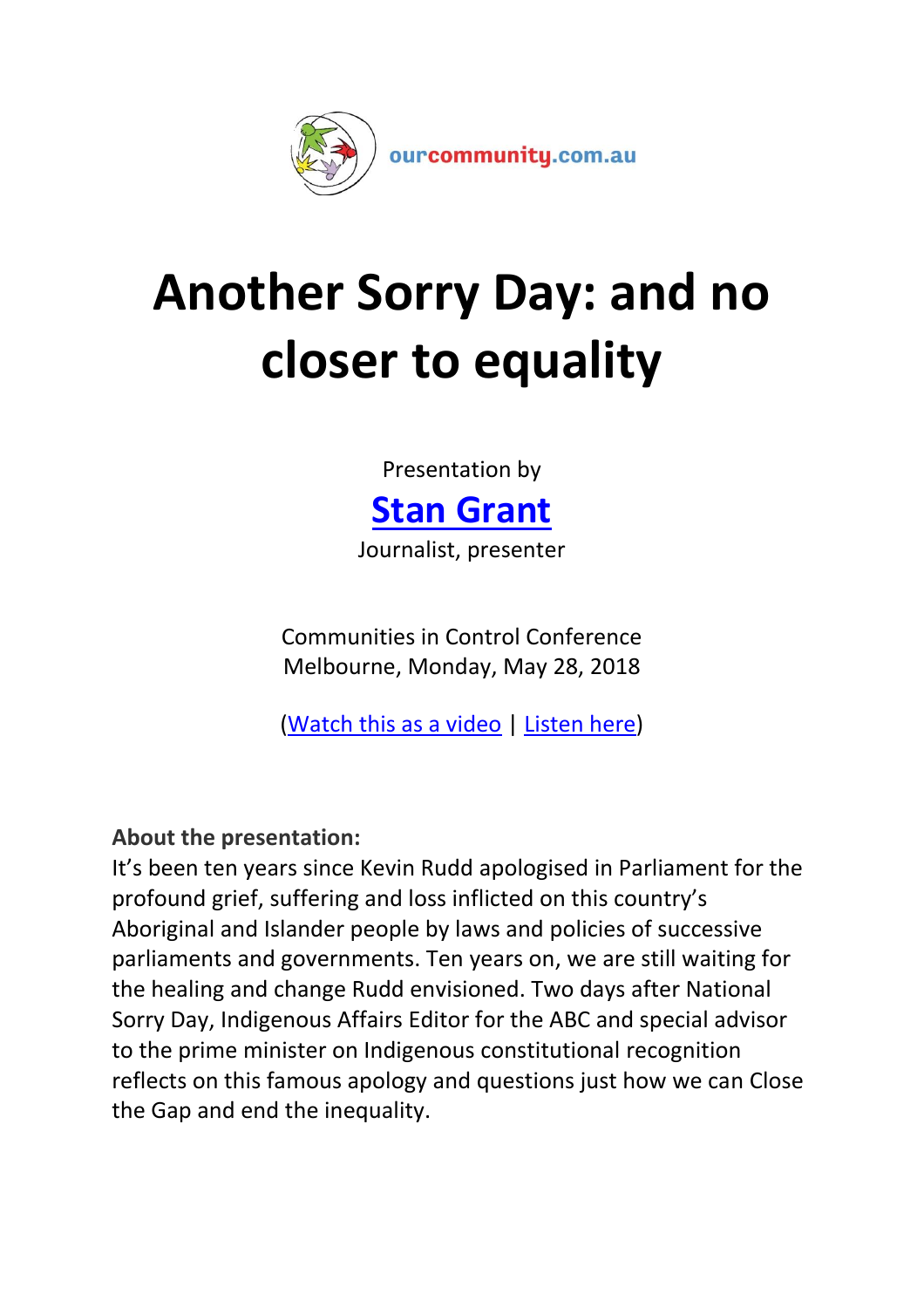# **Denis Moriarty**

On Saturday I, along with many other Australians, reflected on our history - a very specific part of our history; one that we are not proud of, nor should we be. Two days ago was National Sorry Day, a day designed to prompt us to remember and commemorate the mistreatment of the country's Aboriginal people, and in particular the Stolen Generations. It's now more than a decade since Kevin Rudd, the then Prime Minister of Australia, apologised to this country's Aboriginal and Islander people for a history of unequal laws and policies. Our next speaker has witnessed this inequality throughout his life. Stan Grant is the Indigenous Affairs Editor for the ABC, and Special Advisor to the Prime Minister on Indigenous Constitutional Recognition.

His constant pursuit of equality and justice has moved many, and his political speeches, and commentary on issues of inequality - both involving indigenous Australians, and otherwise - continue to inspire many; I know they inspire me. His book, 'Talking to my Country', is a must-read for every Australian. Please make him welcome.

# **Stan Grant**

Thank you very much for that, and thank you for clearing all of our heads as well. Before we get down to what I want to talk about over the next hour. I want to pay respect to the Wurundjeri people, on whose land we meet today; and from my people, the Wiradjuri and the Gummilroi, I bring respect and greetings. I was really interested in what Paul Higgins was saying a minute ago about the strategic landscape.

If quoting from this speech, please acknowledge that it was presented to the 2018 Communities in Control Conference convened by Our Community, May 2018 | [www.communitiesincontrol.com.au](https://www.communitiesincontrol.com.au/)



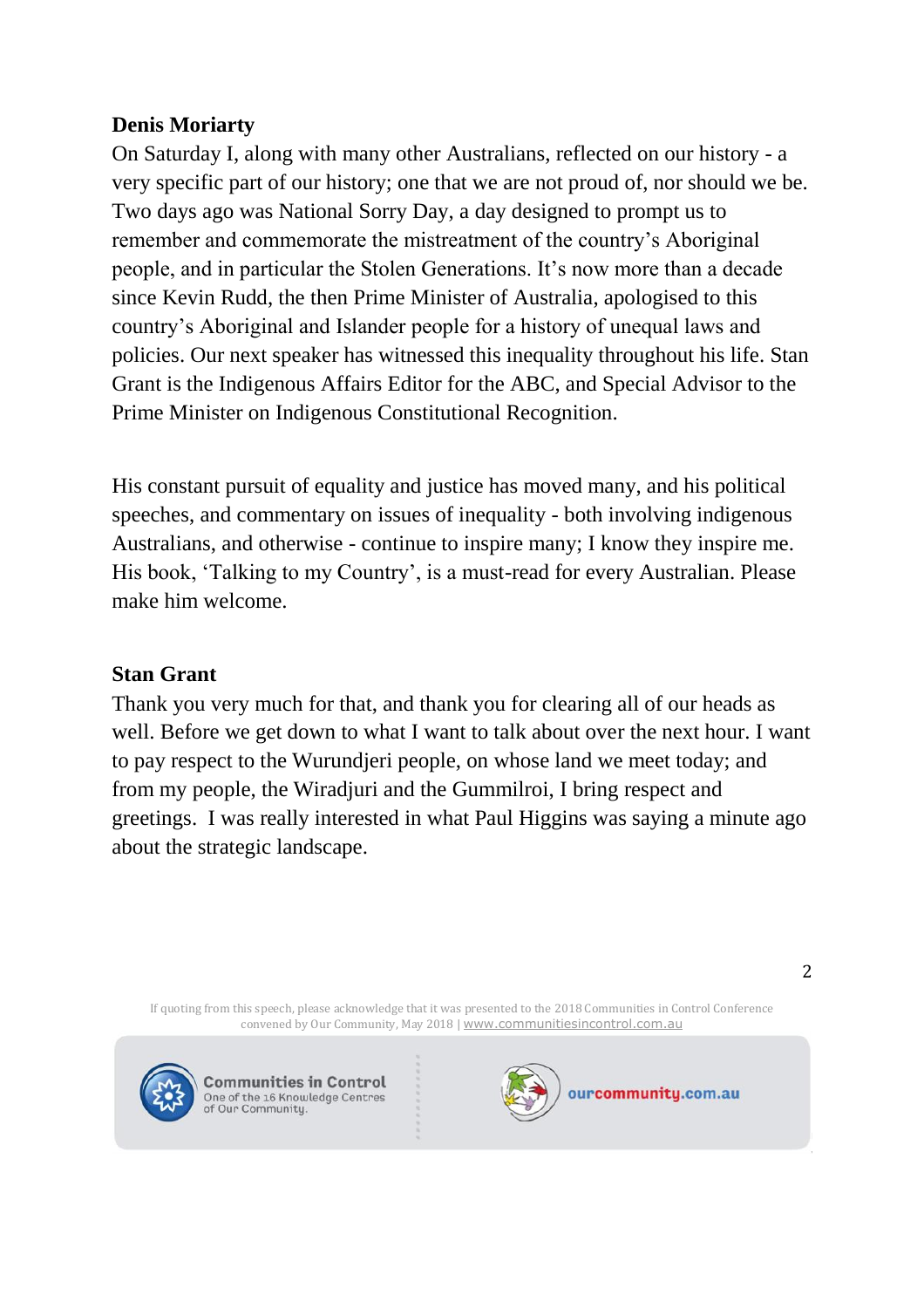That's what I really want to talk to you about today, with my own reflections on how we lift the questions of indigenous issues in Australia out of a parochial context and look at them as part of the global questions that we're grappling with at the moment – issues of justice and democracy, and what it is to live in a global order that's very much under strain. We're here to talk about reconciliation and mark yet another Sorry Day, to reflect on where we are as a nation.

But first I want to take you back to before Kevin Rudd's apology to the Stolen Generations a decade ago in 2008. I want to take you back to September 11, 2001. That's a date that that changed our world, and profoundly altered the course of my own life. I remember it clearly. I was about to go to bed, and, as I do, switched on the television news to take one last look at the world. A tower was burning in New York City. The first plane had struck the World Trade Centre. News reporters at the time were talking then about an accident, speculating that it might have just been a light aircraft. But as I watched  $-$  as, I'm sure, many of you here today did as well, - another plane slammed into the second tower. Like most of you, I've never forgotten the image of that huge passenger jet hurtling at full speed low over the New York skyline, and that roaring noise, and the moment of impact. I reached for my phone - it was late at night - and I called an American friend and said to her "You must turn on the television."

Our world in that moment had changed. Within hours the world knew of Al-Qaeda. The war on terror began, and it hasn't ended. For me, within a matter of weeks I was working for the American network CNN. It began a decade-long odyssey that took me to Iraq, Afghanistan, Pakistan, Syria, Jordan, and Egypt. I saw bombings, and far, far too many dead bodies.

If quoting from this speech, please acknowledge that it was presented to the 2018 Communities in Control Conference convened by Our Community, May 2018 | [www.communitiesincontrol.com.au](https://www.communitiesincontrol.com.au/)



**Communities in Control** One of the 16 Knowledge Centres<br>of Our Community.

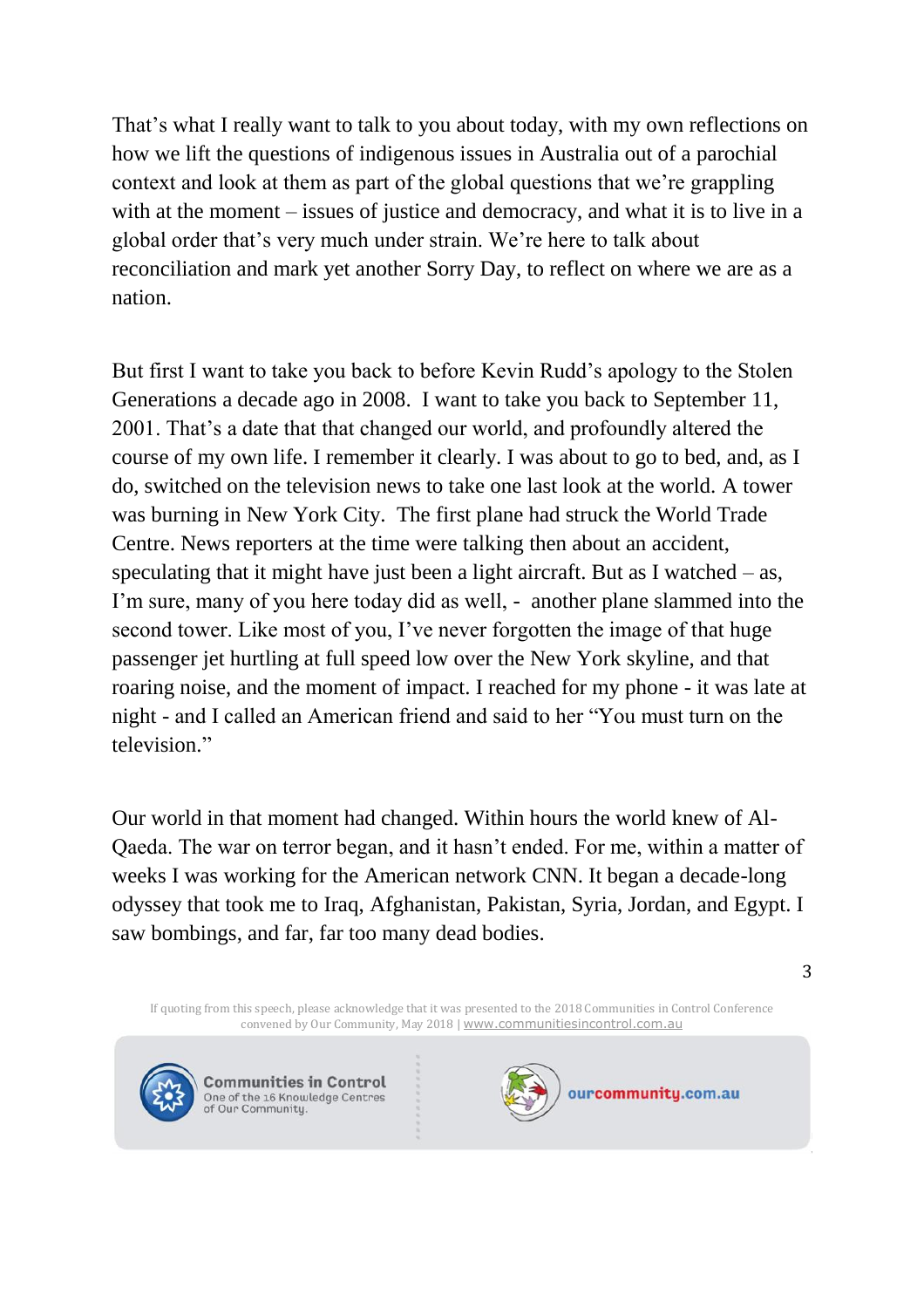I spoke to those who had survived these attacks, and to the terrorists who'd carried them out. In May 2010, I stood outside Osama Bin Laden's house in Abbottabad, in Pakistan, after American troops had stormed it in the middle of the night, killing the Al-Qaeda leader and bookending a remarkable decade. So why does this matter? How does this fit into our discussion here today? Because it marks a fundamental turning point in our world, and because it poses questions that impact profoundly on the future of our democracies, and ultimately questions of indigenous rights here in Australia.

I've seen our world turn. It's been a front row seat at history. It's led me to ask harder and more complex questions about who we are, the role of race and identity, and the future of our world order.

Now I want to take you back even further – to the summer of 1989, when Francis Fukuyama, a then little-known analyst at the US State Department, penned an essay for the magazine National Interest. He called it, 'The End of History?' That question mark is important, as you'll come to see. This was after the fall of the Berlin Wall and the end of the great Cold War stand-off between east and west - communism versus capitalism. That standoff had stretched for nearly half a century. It had fueled war in Korea, Vietnam, Afghanistan, amongst others; and it had at times threatened to tip our world into outright nuclear war. We came so perilously close. But here was the triumph of the west. Fukuyama argued that liberal democracy might constitute, in his words, "The end point of mankind's ideological evolution. The final form of human government. Indeed, the end of history."

If quoting from this speech, please acknowledge that it was presented to the 2018 Communities in Control Conference convened by Our Community, May 2018 | [www.communitiesincontrol.com.au](https://www.communitiesincontrol.com.au/)



**Communities in Control** One of the 16 Knowledge Centres<br>of Our Community.

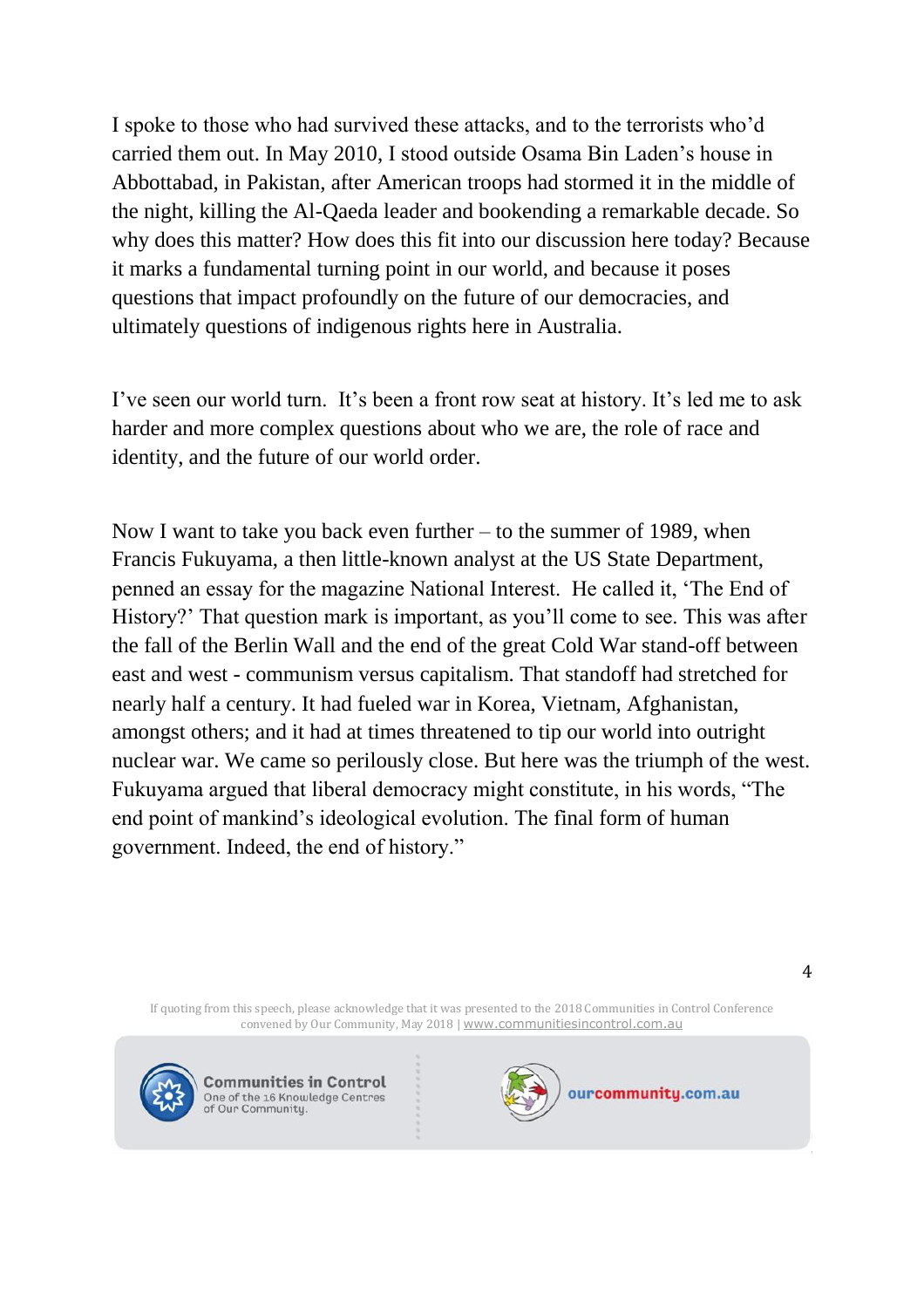It may sound strange to say, "the end of history," because of course history does not "end" as such. There are always events, and the lives of all of us continue, but Fukuyama was talking about history in a different and altogether more profound sense. He was talking about history as the struggle for justice, for freedom, and for recognition. He was talking about an arc of progress that he believed had now delivered humanity to its summit. It wasn't an original idea – it was rooted in the work of the monumental German philosopher, G. W. F. Hegel. It was Hegel who first believed he had seen the end of history when he glimpsed the triumphant Napoleon after the Battle of Jena in 1806. As Hegel said, "I saw the Emperor, this world spirit, go out from the city to survey his realm, stretching over the world and dominating it." Hegel, and thus Fukuyama, believed in history as progress — that we moved through different epochs to an absolute spirit.

For Hegel this was Napoleon, for Fukuyama this was the idea of liberal democracy. And central to this idea of freedom and recognition. Yes, the campaign for recognition here in Australia, indigenous recognition in the Constitution or in treaties, is rooted in philosophy. The Greeks called it *thymos*, a part of the soul from which rises the desire for self-esteem. Hegel said that this separated humans from animals: "We desire to be recognised by other humans." Hegel said it was the very engine of history itself. People would stake their lives in combat to achieve it. As Fukuyama wrote, "These parts of the human personality are critical to political life." To Hegel an individual only achieved self-consciousness by being recognised by other human beings; we wished to be recognised by humans, and recognised as human. Someone subjugated by politics, history, hierarchy cannot be free. To Hegel, both the master and the slave were locked in a struggle to be free.

If quoting from this speech, please acknowledge that it was presented to the 2018 Communities in Control Conference convened by Our Community, May 2018 | [www.communitiesincontrol.com.au](https://www.communitiesincontrol.com.au/)



**Communities in Control** One of the 16 Knowledge Centres<br>of Our Community.

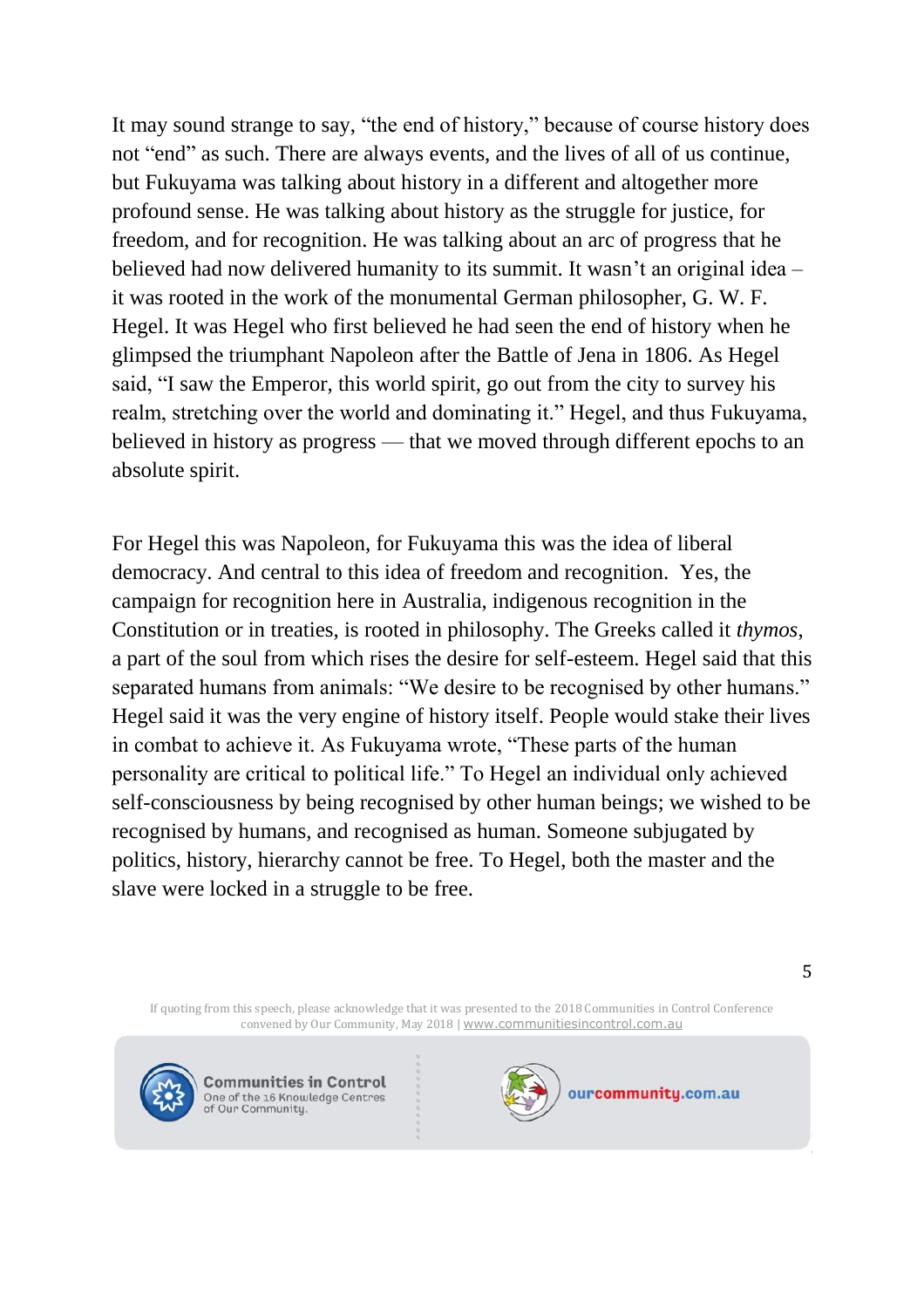Hegel saw this in the great revolutions of France and America that gave rise to new forms of political representation that threw off old hierarchies. To Hegel history came to an end because the struggle for recognition had been met in societies categorised by universal and reciprocal recognition. Surveying the world in 1989, Francis Fukuyama certainly believed the world had reached its end point. As he wrote back then, "As mankind approaches the end of the millennium, the twin crises of authoritarianism and socialist central planning have left only one competitor standing in the ring as an ideology of potential universal validity: liberal democracy - the doctrine of individual freedom and popular sovereignty." In many ways that argument is born out. According to Freedom House, which measure the spread and health of democracy, in 1970 there were fewer than 30 countries that counted themselves as democracies; by 2014 there were more than 140, about 70% of the world.

Who sitting here today, with all the troubles that we have in our country, would opt to live in Syria, or Iran, or Russia, or China, rather than to live with the freedoms that we enjoy in liberal democracies? As Winston Churchill famously said, "Democracy is the worst form of government, except for all the others." The end of history indeed. But remember how I mentioned that question mark at the end of the title of Fukuyama's essay, 'The End of History?' In later writings, including a book on the subject, Fukuyama dispensed with the question – the end of history became a statement of fact. He would come to wish he hadn't done that. What we've seen in the three decades since the end of the Cold War, far from the end of history, is in fact the return of history. New ideological battles have emerged, new battles from old wars. The world today is awash with conflict. We've seen a resurgence of sectarianism, authoritarianism, and political tribalism.

If quoting from this speech, please acknowledge that it was presented to the 2018 Communities in Control Conference convened by Our Community, May 2018 | [www.communitiesincontrol.com.au](https://www.communitiesincontrol.com.au/)



**Communities in Control** One of the 16 Knowledge Centres<br>of Our Community.

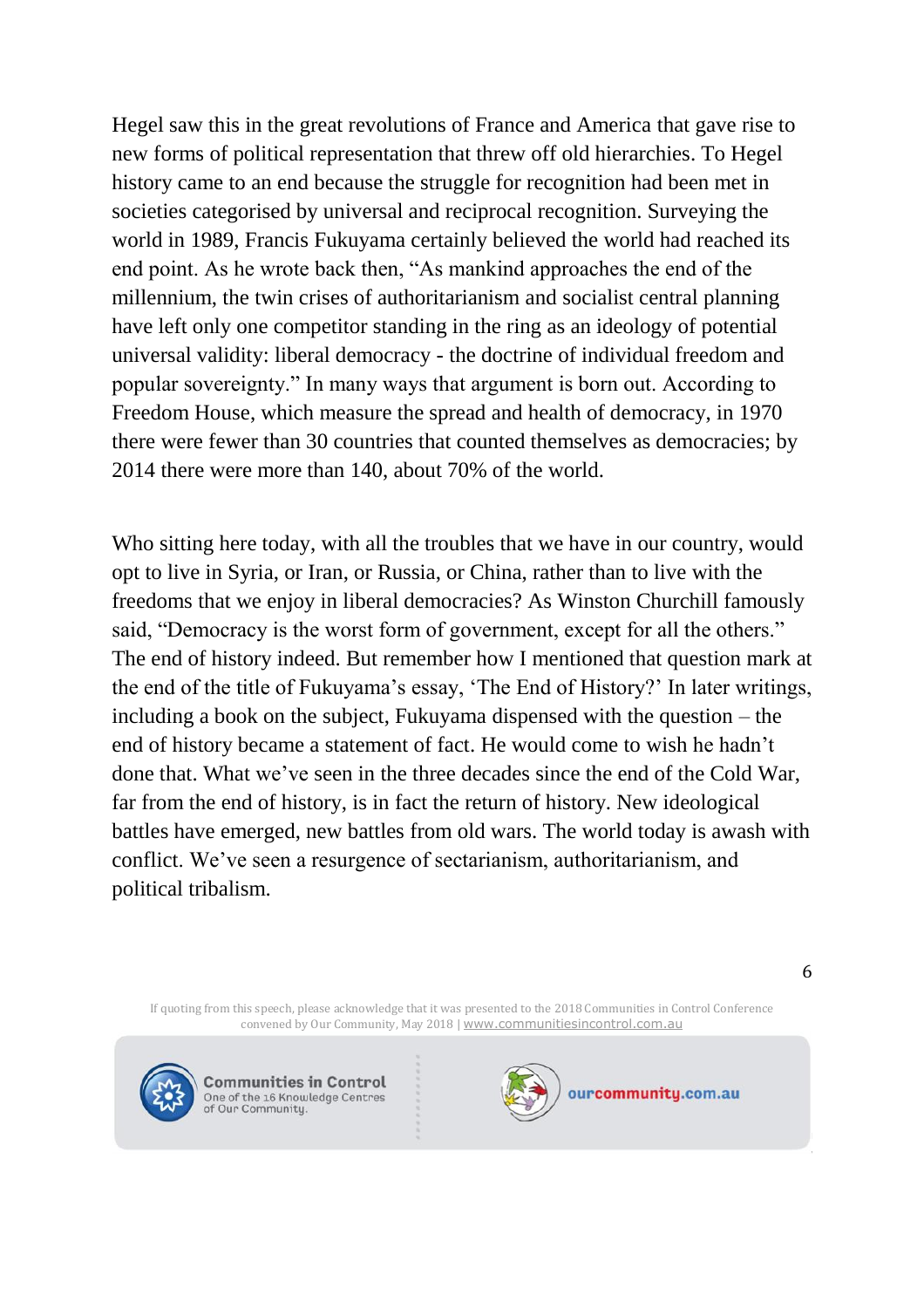The very ideal of liberalism that undergirds democracy is under attack. The political scientist David Runciman has written "This is the crisis facing western democracies. We don't know what failure looks like anymore, and we have no idea how much danger we are in." The political scientist Peter Mair opened his 2013 book, 'Ruling the Void: the hollowing out of western democracy', with this sentence: "The age of democracy is dead." Political parties, he argued, have become disconnected from wider society. There is a fractured political landscape, crises of legitimacy and effectiveness. Three significant events stand out. One is the rise of Islamist terrorism, as I talked about with Al-Qaeda; one is the Global Financial Crisis; and one is the increasing power of China. When I saw those twin towers collapsing I was watching the return of history. This was a rejection of the very values that Fukuyama's liberal democracies were said to represent by a small, but enormously influential, radicalised group of Islamists. Bin Laden's Al-Qaeda had weaponised religion, not for the first time in history, and violently rejected the ideals of univeralism and individualism.

In 2008 the collapse of the big banks, which sparked what has become known as the Global Financial Crisis, rocked the foundations of the liberal democratic order. On a personal level, economic collapse cost jobs, and homes. More broadly, as The Economist magazine pointed out, the damage the crisis did was psychological as well as financial. It revealed fundamental weaknesses in the West's political systems, undermining the self-confidence that had been one of their greatest assets. People who lost their homes and livelihoods looked on as the newly elected US President, Barak Obama - a man whose own elevation to the White House was meant to presage a new dawn for his country - let the bankers off scot free. They were deemed too big to fail. Those who profited from a corrupt exploitative system, who had rigged the game in their favour, signing up gullible, vulnerable people to a complex financial shell game, paid no price.

If quoting from this speech, please acknowledge that it was presented to the 2018 Communities in Control Conference convened by Our Community, May 2018 | [www.communitiesincontrol.com.au](https://www.communitiesincontrol.com.au/)



**Communities in Control** One of the 16 Knowledge Centres<br>of Our Community.

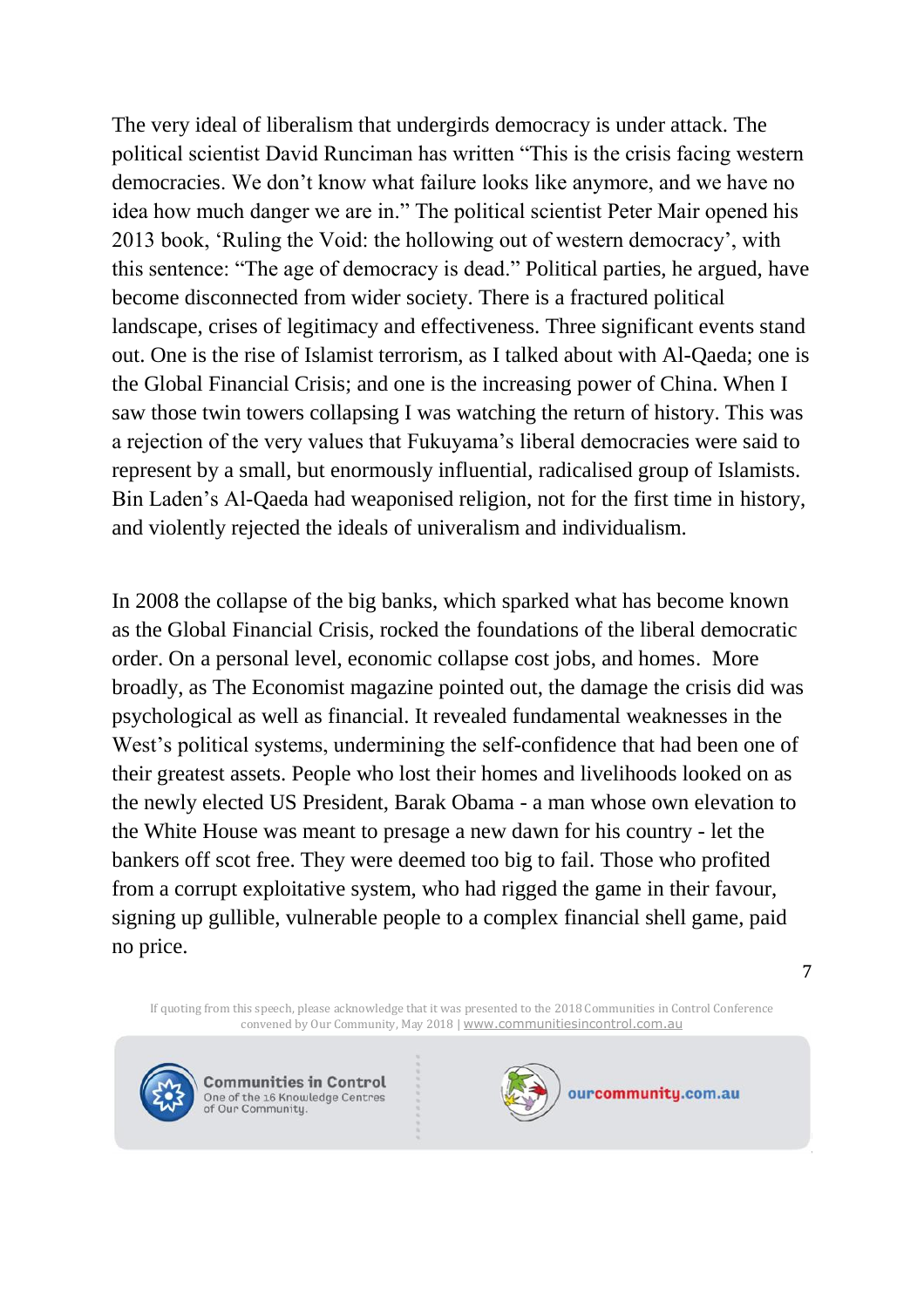The government propped them up as people went to the wall. The Global Financial Crisis has shone a spotlight on the growing inequality that's eroding the democratic order (an issue that I know you've been discussing here today). If democracies cannot deliver on the promise of a better future, then the future of democracy itself is at risk.

While the liberal democratic west has struggled, China has continued to grow. It was able to withstand the Global Financial Crisis, and suddenly to present an alternative. The Chinese Communist Party could claim that it has a better model. I spent a decade reporting from China for CNN, witnessing the economic miracle that lifted half a billion people out of poverty, and took a country once known as the 'sick man of Asia', to the point where it is, by some measurements, the biggest economy in the world. And China has done so while rejecting the ideas of universal human rights and democracy.

As China gets richer and more powerful it is not embracing liberalism. It is doubling down on authoritarianism. As someone who has reported from there, who was locked up on several occasions, harassed, and surveilled, who had their family continuously followed, I can tell you it is much easier to report in a country like Australia than to report in China.

Others have been looking on. Many countries have taken an autocratic turn, weakening their own democracies. Turkey, under Recep Tayyip Erdogan, is cracking down on opponents and locking up journalists. Vladimir Putin jails his rivals. Hungary's Viktor Orbán has transformed from a one-time student democracy campaigner to a political demagogue.

If quoting from this speech, please acknowledge that it was presented to the 2018 Communities in Control Conference convened by Our Community, May 2018 | [www.communitiesincontrol.com.au](https://www.communitiesincontrol.com.au/)



**Communities in Control** One of the 16 Knowledge Centres<br>of Our Community.

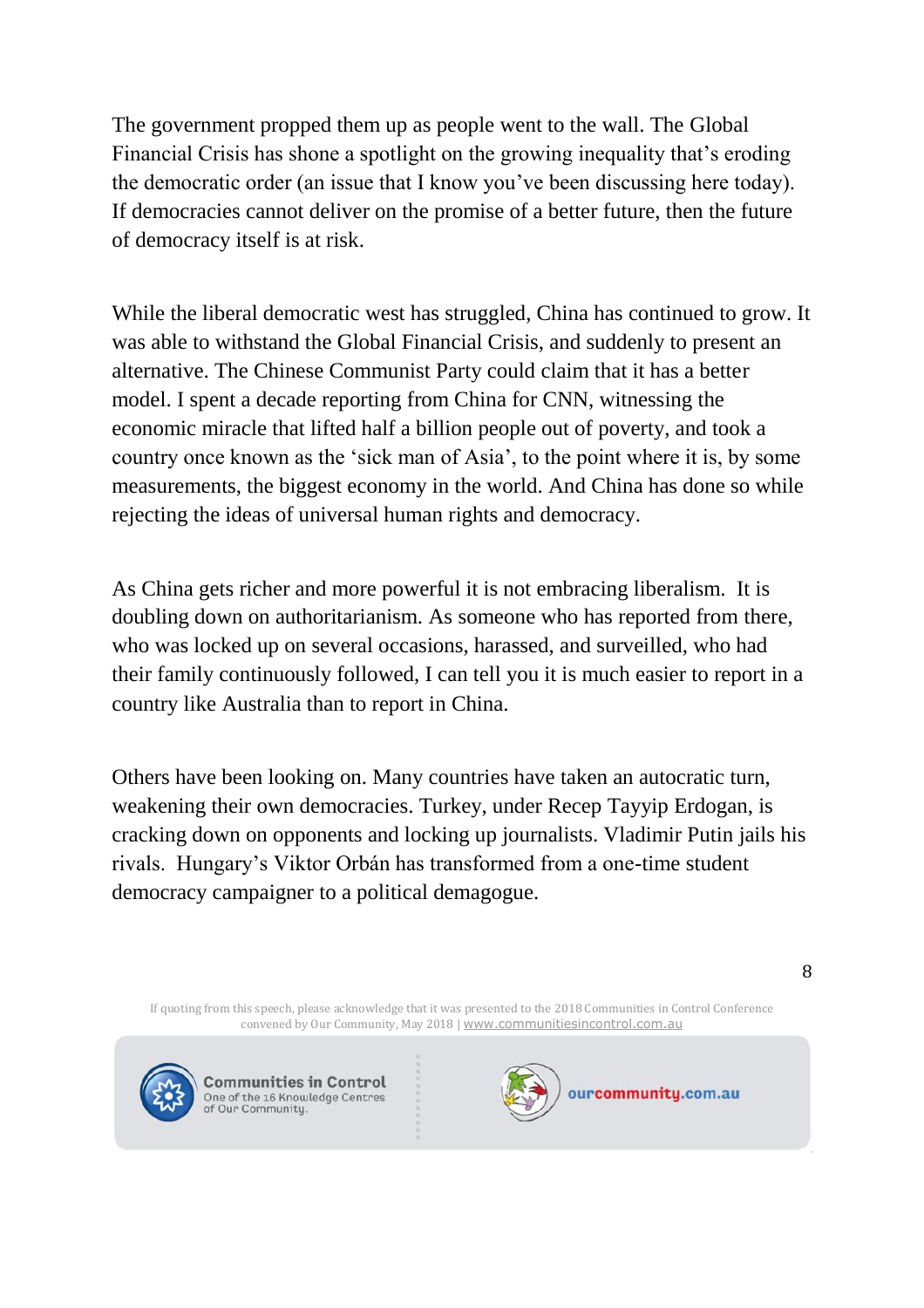Orban, indeed, has introduced a new phrase to politics - 'illiberal democracy': democracy stripped of all of those liberal values that we here continue to try to hold on to.

Freedom House, which once counted the spread of democracy, released a report, 'Freedom in the World 2015 – Discarding Democracy: The Return of the Iron Fist'. It found an erosion in civil liberties and the rule of law, and claims that democracy – which, you will remember, was at a high point in the early 2000s -was under greater threat than at any point in the last 25 years. Since then two more events have shaken global politics – Brexit, and the Trump presidency. In the words of political writer David Goodhart, "The two events marked not so much the arrival of the new populist era, but its coming of age." Goodhart says "They were about a core values divide. People who felt that their country and their political leadership no longer spoke to them." They were looking for alternatives, even if that alternative meant leaving the European Union or electing Donald Trump.

Britain's vote to leave the EU highlighted a flaw in the European Project, and globalisation more broadly: that it weakens ideas of national sovereignty. You'll often hear people say that they've lost their country – that open borders, open trade, free trade, the free movement of people, has eroded the sense of what it is to belong. David Goodhart writes that "The desire to transcend nation, to put 'nation' in the past, was at the heart of the European Project." But as Ivan Krastev, another political writer, has said in his book, 'After Europe', "The EU has always been an idea in search of a reality." Countries lose control of their borders and their economies, and blowback is inevitable.

If quoting from this speech, please acknowledge that it was presented to the 2018 Communities in Control Conference convened by Our Community, May 2018 | [www.communitiesincontrol.com.au](https://www.communitiesincontrol.com.au/)



**Communities in Control** One of the 16 Knowledge Centres<br>of Our Community.

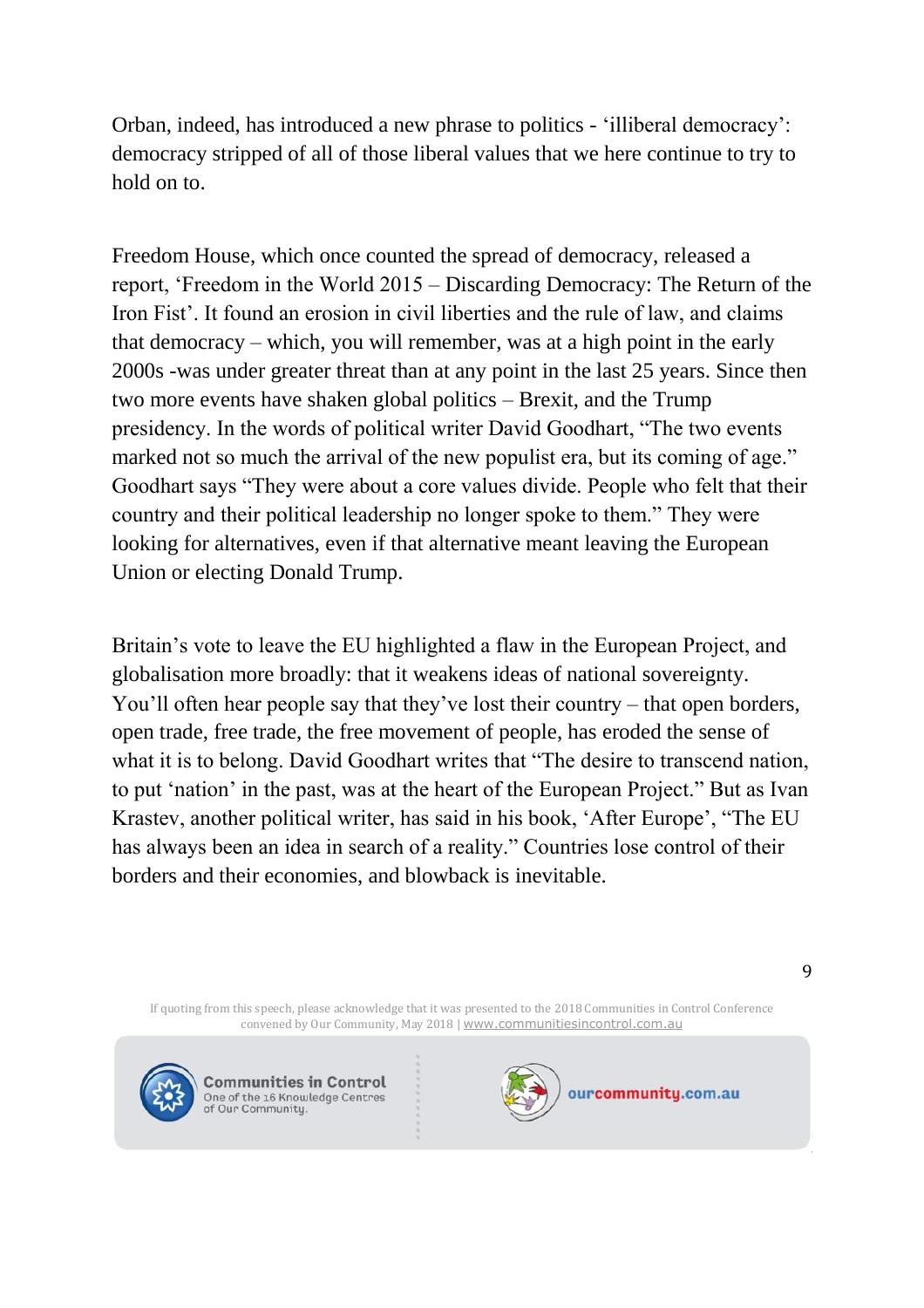Donald Trump identified those same anti-globalisation, anti-deindustrialisation tensions to win the White House, campaigning on the promise of secure borders and tougher trade - America first. Anti-immigration, and America first. He has ridden a wave of populism that has seen disruptors win office, or strengthen their foothold, in elections around the world. There is a paradox where democracy is being eroded by those who are using democracy itself to entrench their power.

Harvard University Professors Steven Levitsky and Daniel Ziblatt have written a book called "How Democracies Die". Democracies die, they say, in war, and they also die at the hands of elected leaders – Presidents (or Prime Ministers) who subvert the very process that brought them to power. They worry about Donald Trump's attack on some of the institutions of democracy – judges and the media – and fear that the United States will abandon its role as a democracy promoter. But, they write, "This democratic drift precedes Trump. The soft guardrails of American democracy have been weakening for decades." Trump is a litmus test of our political age – a celebrity non-politician whose pledge to 'drain the swamp' resonated with an angry, ignored electorate. Levitsky and Ziblatt now worry about a post-Trump future marked by polarisation, more departures from unwritten political conventions, and increasing institutional warfare. In other words, democracy without solid guardrails.

So what about Australia? We were cushioned against the worst of the Global Financial Crisis, in no small part because of China and its thirst for our national resources. But here, too, democracy as we know it is under stress. Here, too, there is a loss of faith and trust in institutions. We've had Royal Commissions into our justice system, our churches, and, currently, our banks. Public disaffection is growing, especially with the major parties.

If quoting from this speech, please acknowledge that it was presented to the 2018 Communities in Control Conference convened by Our Community, May 2018 | [www.communitiesincontrol.com.au](https://www.communitiesincontrol.com.au/)



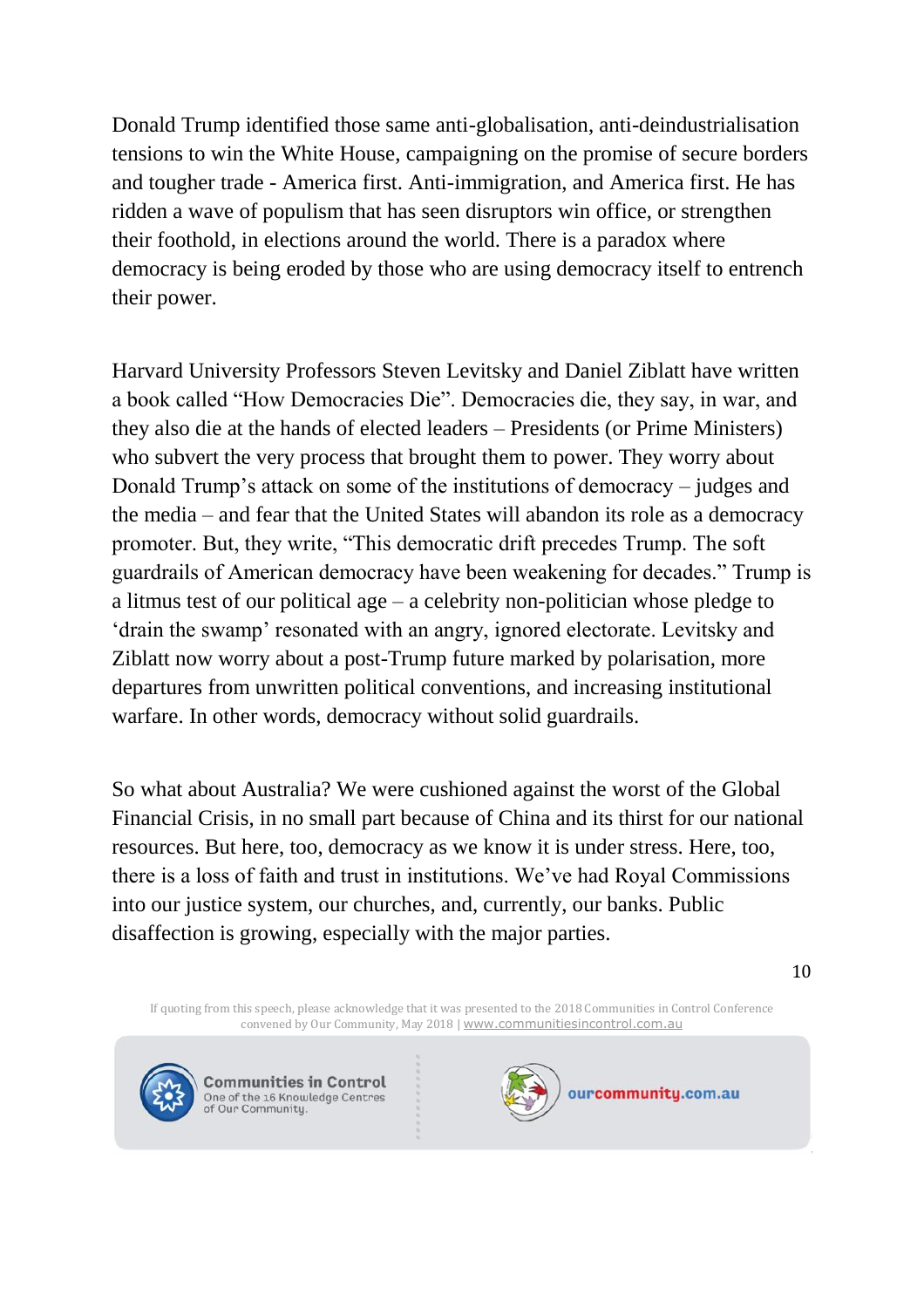At the 2016 Federal Election, up to a third of voters rejected both the ALP and the Liberal-National coalition.

Opinion polls indicate nothing has changed. At both state and federal levels increased volatility is rewarding minor parties and independents. Voters have shown themselves especially keen on shaking up the make-up of the Senate. People are fleeing to the fringes, to the margins where elections are increasingly fought and won. Parties like Pauline Hanson's One Nation wield an outsized influence.

All of this brings us to the question of indigenous rights. That survey of the post-Cold War globe is crucial. This goes to Paul Higgin's idea about the strategic landscape. Indigenous issues go to the very heart of the liberal democratic experiment. Indigenous rights pose critical questions for liberalism, questions we're still struggling to answer. The liberal project emerging out of the 17th century Age of Enlightenment encompassed also the age of discovery, dispossession, and subjugation of indigenous peoples. As the political philosopher Duncan Iveson has pointed out, indigenous peoples were excluded from participating equally in the establishment of the international state system. Some indigenous people reject liberalism as an ideology fundamentally incompatible with their claims for justice. That is, in my view, a self-defeating view that ignores potentially liberating ideas contained in liberalism itself.

As Iveson has pointed out, it's not a matter of simply discarding European thought, but rather seeing how it can be taken hold of, translated, and renewed from, and for, those people on the margins. Iveson asks "Can liberal democracy become genuinely inter-cultural?"

11

If quoting from this speech, please acknowledge that it was presented to the 2018 Communities in Control Conference convened by Our Community, May 2018 | [www.communitiesincontrol.com.au](https://www.communitiesincontrol.com.au/)



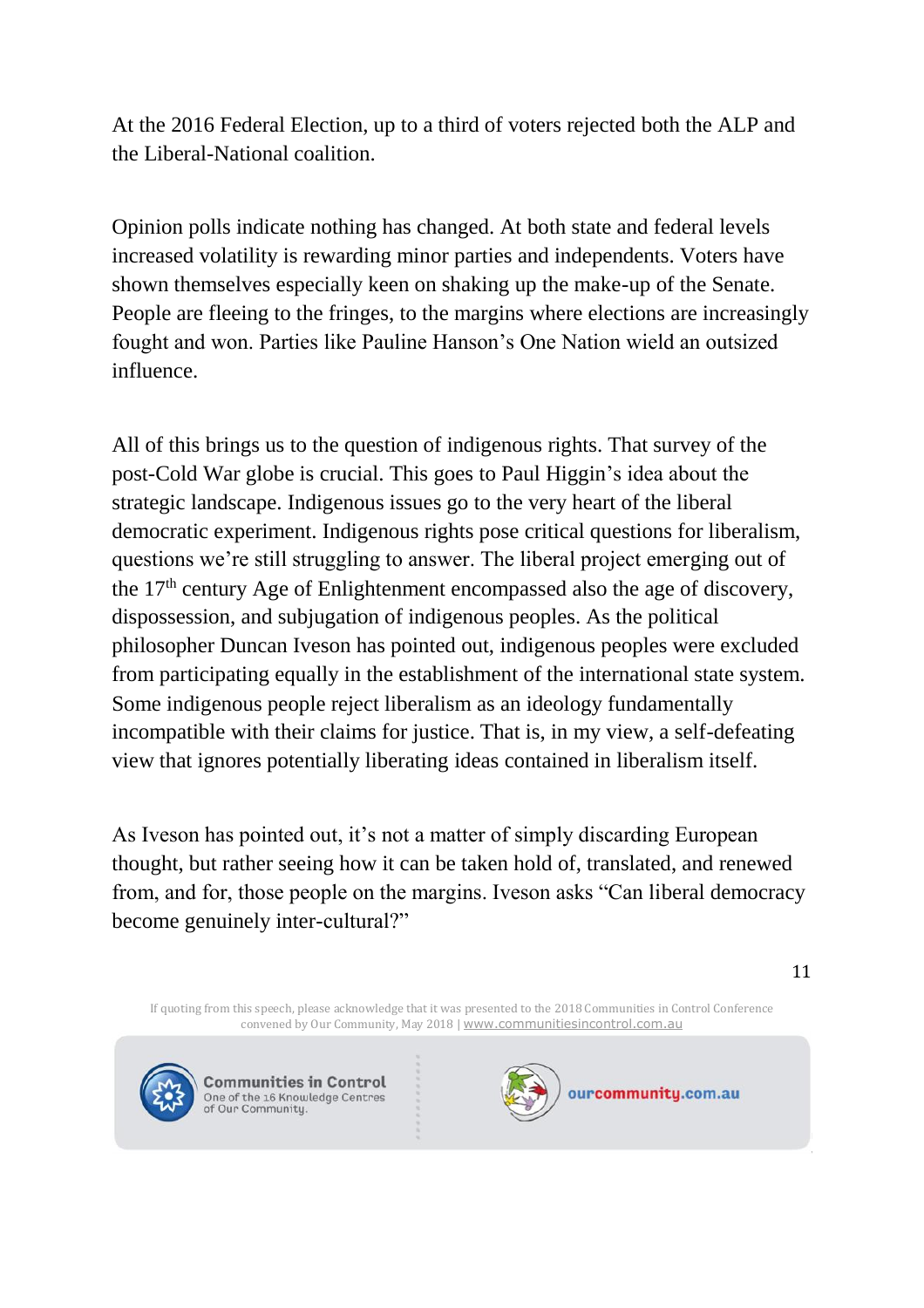He points out that the claims of indigenous people can question the source, and the legitimacy of state authority. He asks "How can a nation become morally rehabilitated? How might the narratives of the nation be re-told?"

The narrative of the nation: think about that phrase, because it asks us, who are we? It raises critical questions of history and identity. French historian Ernest Renan grappled with these themes more than a century ago. He wrote that "Nations seek a collective identity." A nation, he wrote, "is a soul, a spiritual principle." But how to form a nation out of the conflicting stories of Austra;lia's past?

This past year we have seen indigenous people present the nation with a unique opportunity. The Uluru Statement emerged from a nationwide deliberative process of discussion and negotiation with indigenous communities, peak bodies, and individual leaders, conducted by the federal-parliament-appointed Referendum Council. The negotiations culminated in a meeting at Uluru drawing together representatives from across the country, and the statement calling for, amongst other things, a truth and justice process; a move to drafting a Makarrata. Makarrata is a Yolgnu word from Arnhem Land that speaks of acknowledging peace after a struggle. The Uluru Statement sought to blend the fundamental spiritual sovereignty of indigenous people with the political sovereignty of the Commonwealth. Its key recommendation was an indigenous body, a voice enshrined in the Constitution to ensure that indigenous people have some input into policy making directed toward them.

The Uluru Statement is a remarkable document. It is a profound statement, and a commitment to the principles of democracy.

12

If quoting from this speech, please acknowledge that it was presented to the 2018 Communities in Control Conference convened by Our Community, May 2018 | [www.communitiesincontrol.com.au](https://www.communitiesincontrol.com.au/)



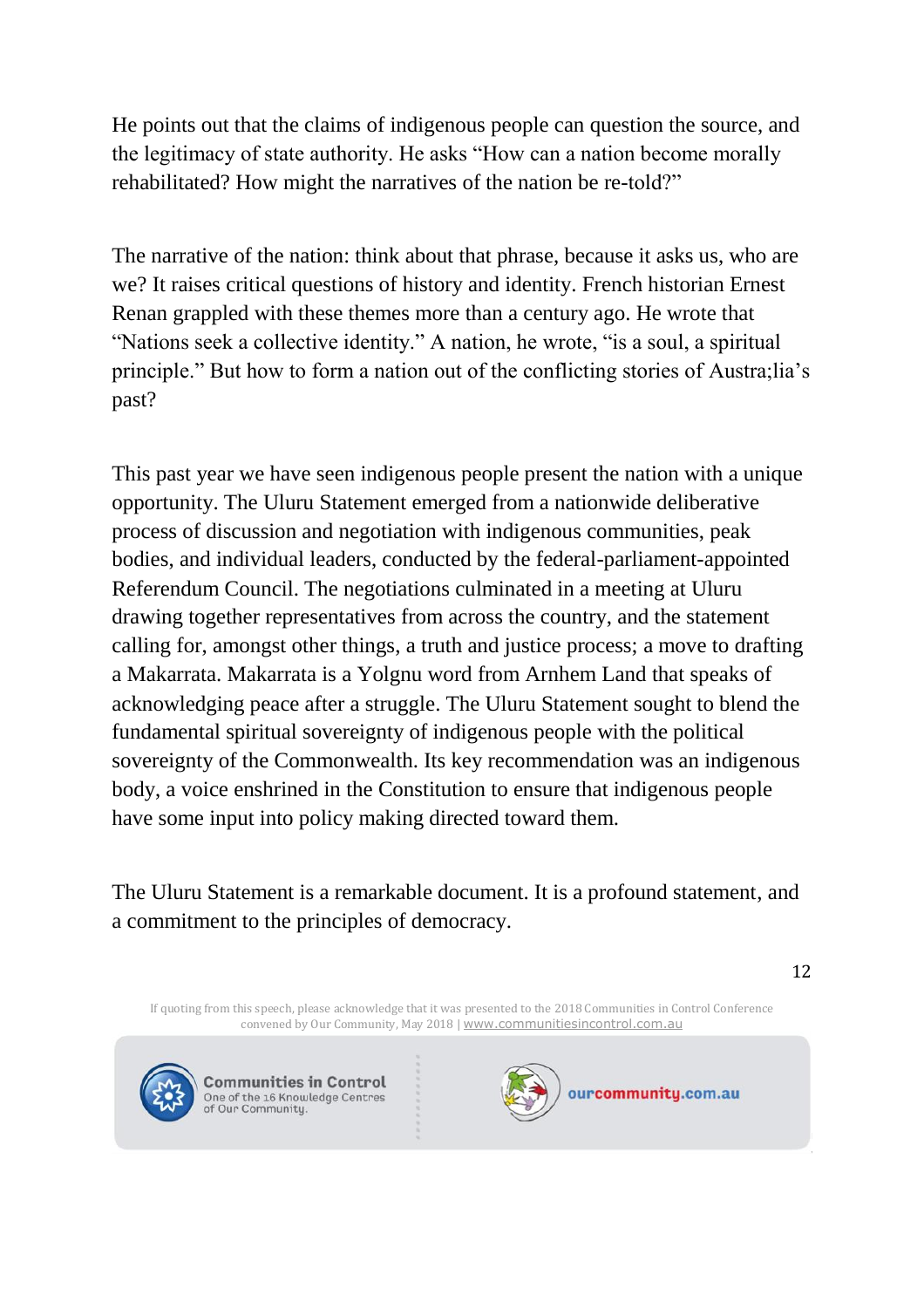That it comes from those who have carried the greatest burden, and who have felt the most estranged from this nation's democratic process, makes it all the more remarkable. The Prime Minister, as we know, has rejected that key recommendation for a constitutional voice. But the fight goes on.

Remember Hegel, and what he said about the fight for recognition and how that drives history. Indeed, to borrow from Frank Fukuyama, the Uluru Statement may represent our end-of-history moment, when we complete our liberal democracy. This is a critical issue for us as a nation. It happens at a time when liberal democratic traditions are under siege, when some are talking about the end of liberalism and the death of democracy. This is the defining issue of our times. There is no more important issue right now than whether the foundations of a global order – a global order that has been maintained since World War II, that has led to us living longer than ever before, that has led to the longest sustained period of global peace the world has ever known, that has made us richer and healthier, that has led to innovations that allow us now to imagine a whole new future – will stand.

All of that could potentially be at risk from the struggle of our age. Do those fundamental principles of democracy and freedom persist, or do we lurch into a new era of authoritarianism and illiberalism? That is the choice many people are making right now. The question of indigenous rights fits into a global struggle for justice, recognition, and liberalism. If those people who have carried the heaviest weight and borne the greatest burden can present what Galarrwuy Yunupingu called "A gift to the nation," the Uluru Statement, allowing a way into this democracy for those people who have been locked out – if indigenous people can present that to Australia at this time, it's an extraordinary gift, and one that we should not overlook.

If quoting from this speech, please acknowledge that it was presented to the 2018 Communities in Control Conference convened by Our Community, May 2018 | [www.communitiesincontrol.com.au](https://www.communitiesincontrol.com.au/)



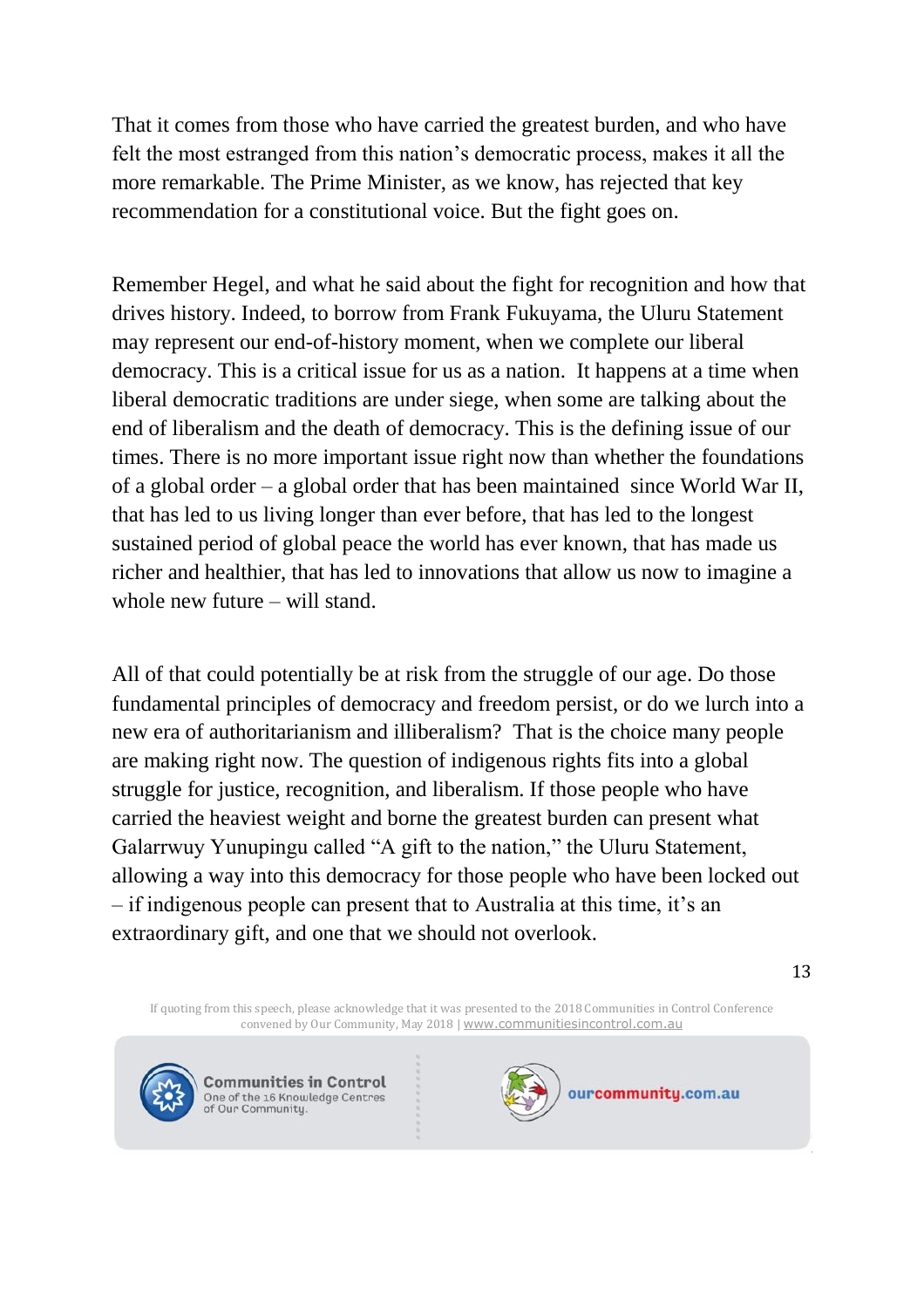I'm heartened by the words of the French political writer and diplomat Alexis de Tocqueville, who in the 19<sup>th</sup> Century famously travelled to America to encounter that nation's experiment in democracy. He saw the best and the worst, but, as he wrote, "Democracies always look weaker than they really are. They are all confusion on the surface, but have lots of hidden strengths." The challenge for us in Australia is to determine whether among those hidden strengths is a capacity to complete the work of this country and to bring those people locked out of the idea of democracy into what it means to be Australian in the 21st Century.

Thank you. I look forward to your questions.

# **Question 1**

My name's Inala. I'm a Yarri woman. I bring warm greetings from my family and ancestors to you and yours. Thank you for speaking to my country, it resonated so deeply. My question is about decolonisation. As indigenous people and communities, should we channel our energies into decolonising and deconstructing the systems that we're in, or into reconstructing and reconstituting our own systems? Or both?

# **Stan Grant**

That's a really good question  $-$  a fundamental question that goes to exactly the type of strains that I was talking about. The challenge for liberalism has always been encompassing the rights of people who are outside the liberal western tradition. For many indigenous people it's a struggle to get past the foundations of liberalism, which walked hand in hand with colonialism and imperialism.

If quoting from this speech, please acknowledge that it was presented to the 2018 Communities in Control Conference convened by Our Community, May 2018 | [www.communitiesincontrol.com.au](https://www.communitiesincontrol.com.au/)



**Communities in Control** One of the 16 Knowledge Centres<br>of Our Community.

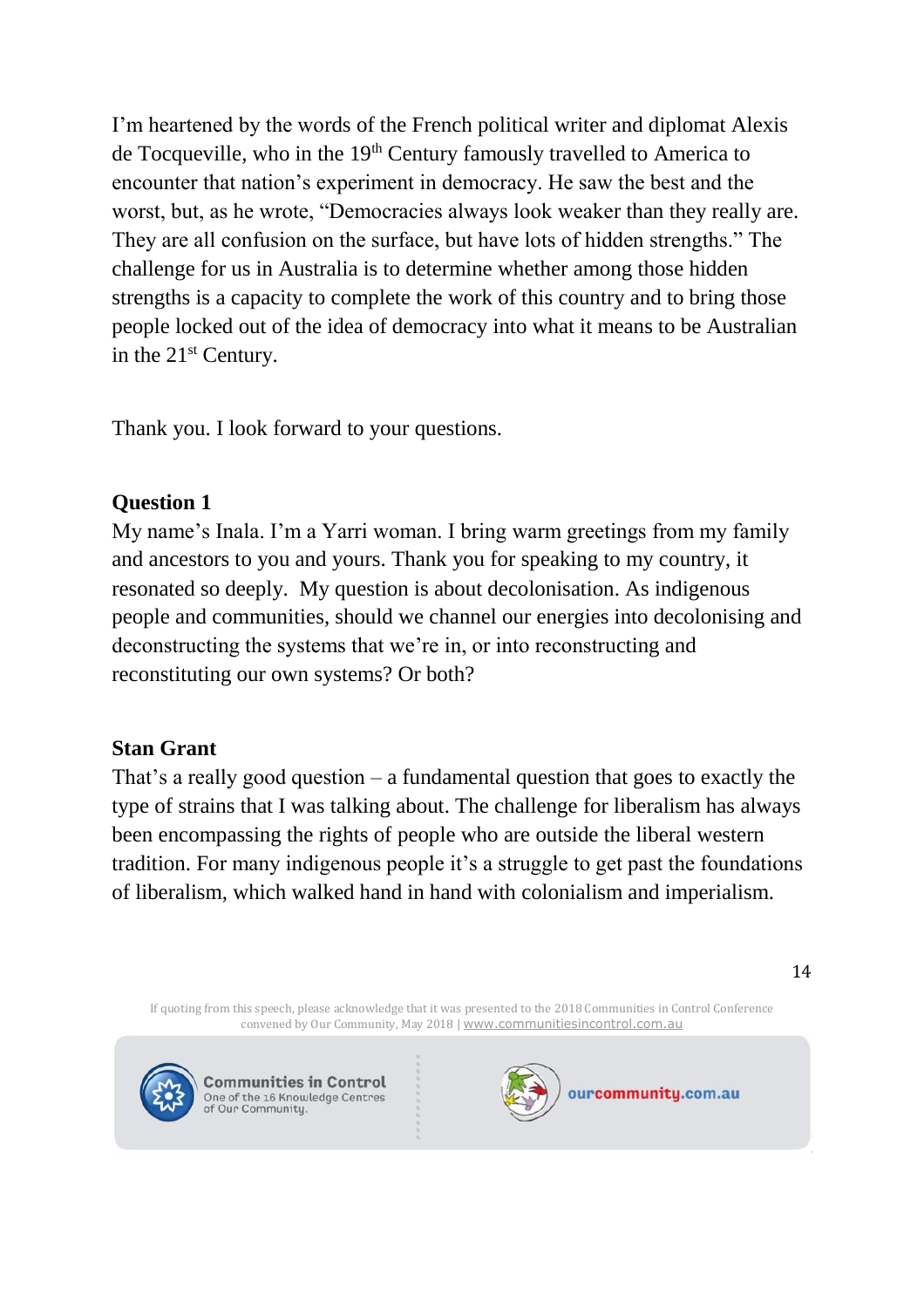That approach almost demands that people give up their own cultural traditions to become part of a more liberal tradition. I've really struggled and wrestled with that, because having been a reporter and having seen the worst of the world, if there is one thing I know it's that I would rather be an Aboriginal person living in Australia in this time than anyone else, living anywhere else, at any other time. For all of our faults, I would sooner be an Aboriginal person living here now than in my grandfather's time, or my father's time.

We have more Aboriginal university graduates today than we've ever had in our history. We often talk, for instance, about the imprisonment statistics – and we should, because indigenous people are proportionally far over-represented in prison. In Australia today there are around about 40,000 people in prison. Of those about 25% are indigenous, so about 10,000 indigenous people are locked up - as I say, far too many, proportionally.

But there are almost 40,000 Aboriginal people with a university degree – 40,000. Four times the number of people locked up today. I would sooner focus on these things. We can carry two thoughts; at the same time. We can carry the thought of our success, and our achievement, and our resilience, and we can we can continue to point out just how far we still have to travel. So this fundamental question – do we reconstitute our forms, or do we deconstruct the system to find a better fit for ourselves? – is a question I grapple with constantly.

I've arrived at this point. I am a cosmopolitan person. I am not just indigenous. I carry the blood of an Irish convict in my family ancestry, my mother's mother was white; I am coloniser and colonised.

If quoting from this speech, please acknowledge that it was presented to the 2018 Communities in Control Conference convened by Our Community, May 2018 | [www.communitiesincontrol.com.au](https://www.communitiesincontrol.com.au/)



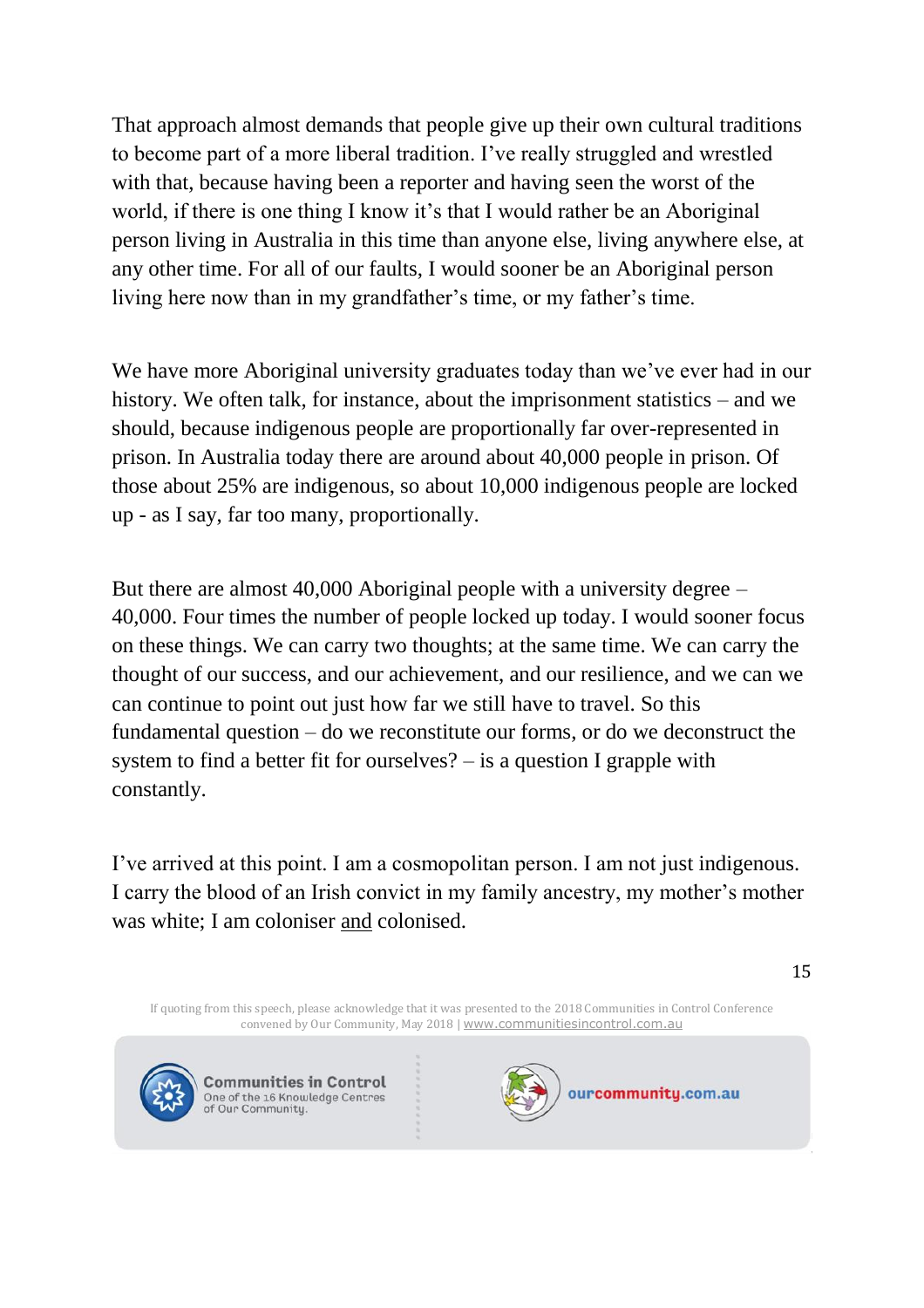These are the contradictions of my own life, and my own family's background, as they are the contradictions of Australians as a nation. We are a family who share much more in common, and yet we still have to grapple with the historical legacy that continues to divide us. We live with these contradictions. I'm a person who has enjoyed a career that I could never have imagined having when I was growing up as a boy. We were a poor marginalised black family. We moved from town to town. I didn't go to school properly until I was 14 years old. I changed school more than 14 or 15 times before I was even into high school. We were constantly moving, looking for work. I've grown up to have a life where I've travelled the world, I've lived in five different countries, I've reported from more than 80.

I am a privileged person in Australia, by any measurement. So how do I marry those contradictions? I'm a member of the most disadvantaged group in Australia, but I'm at the same time an extraordinarily privileged Australian. We need to grapple with these contradictions, and we need to have a bigger view of the issues that affect us. Cosmopolitanism says that you are a person in the world – you are a global citizen – but I'm also rooted in a sense of place and a sense of identity. Philosophers have talked about the idea of 'rooted cosmopolitanism' – that we hold to our traditions, the things that ground us, while at the same time we're free to explore all the things that we want to be. Most indigenous people today, the overwhelming number, live in our cities and towns. The overwhelming number are mixed heritage, just like me. The majority have partners who are non-indigenous.

These are complicating issues to any very narrow ideas of identity. These are complex things, so when we ask ourselves "Do we decolonize, or do we reconstitute the old traditions?"

If quoting from this speech, please acknowledge that it was presented to the 2018 Communities in Control Conference convened by Our Community, May 2018 | [www.communitiesincontrol.com.au](https://www.communitiesincontrol.com.au/)



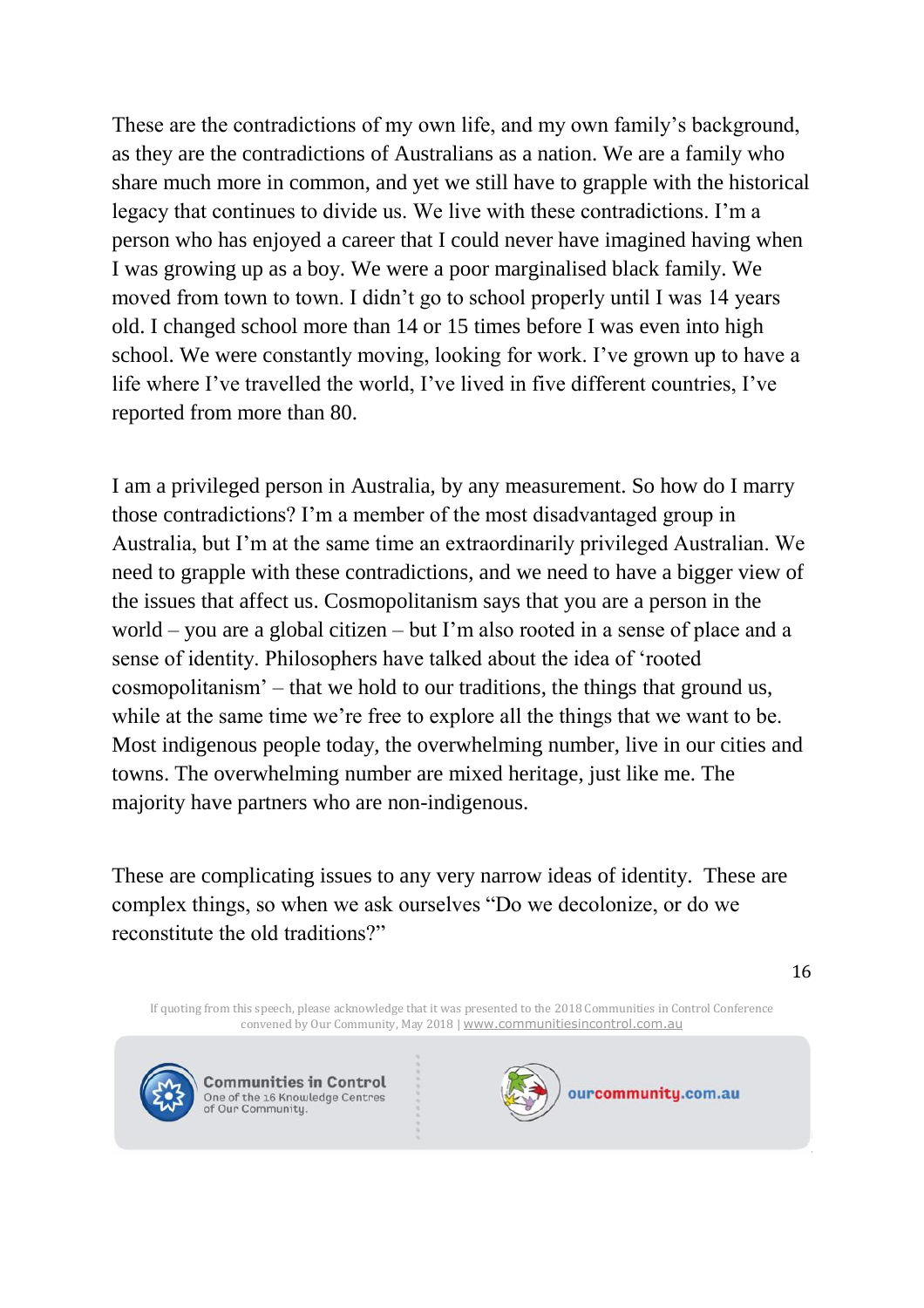I don't see it as being that sort of a binary question. I think we need to open up more space within the idea of liberal democracy to incorporate the full range of who we are, to be able to bring different traditions to bear. Otherwise the liberal democratic tradition itself, and that foundation, will fracture. And I think that's what lies at the heart of the Uluru Statement. I think that's what lies at the heart of what indigenous campaigners for indigenous rights have been pushing for for decades: this idea that we can bring who we are to this country and find a place in this country, and broaden and widen the idea of what it is to belong. I think that's the journey that we're on – and we're nowhere near getting to the final point of that. It's a complex, complicated, confusing journey, but these are the issues that face us in the world.

#### **Question 2**

Stan, thanks for your presentation, and also for your response to the last question. The Uluru Statement has been rejected out of hand by Turnbull. How shattering was that response to you and other people involved in the whole process? Where do you go from here?

#### **Stan Grant**

For those people who are directly involved in it, they've continued that struggle and there's an ongoing political process. The Prime Minister may have said that he disagrees or rejects elements of it, but there's now a parliamentary committee, and they're looking at different ways of being able to incorporate some of the aspirations and ambitions contained in that Uluru Statement. That political process continues.

If quoting from this speech, please acknowledge that it was presented to the 2018 Communities in Control Conference convened by Our Community, May 2018 | [www.communitiesincontrol.com.au](https://www.communitiesincontrol.com.au/)



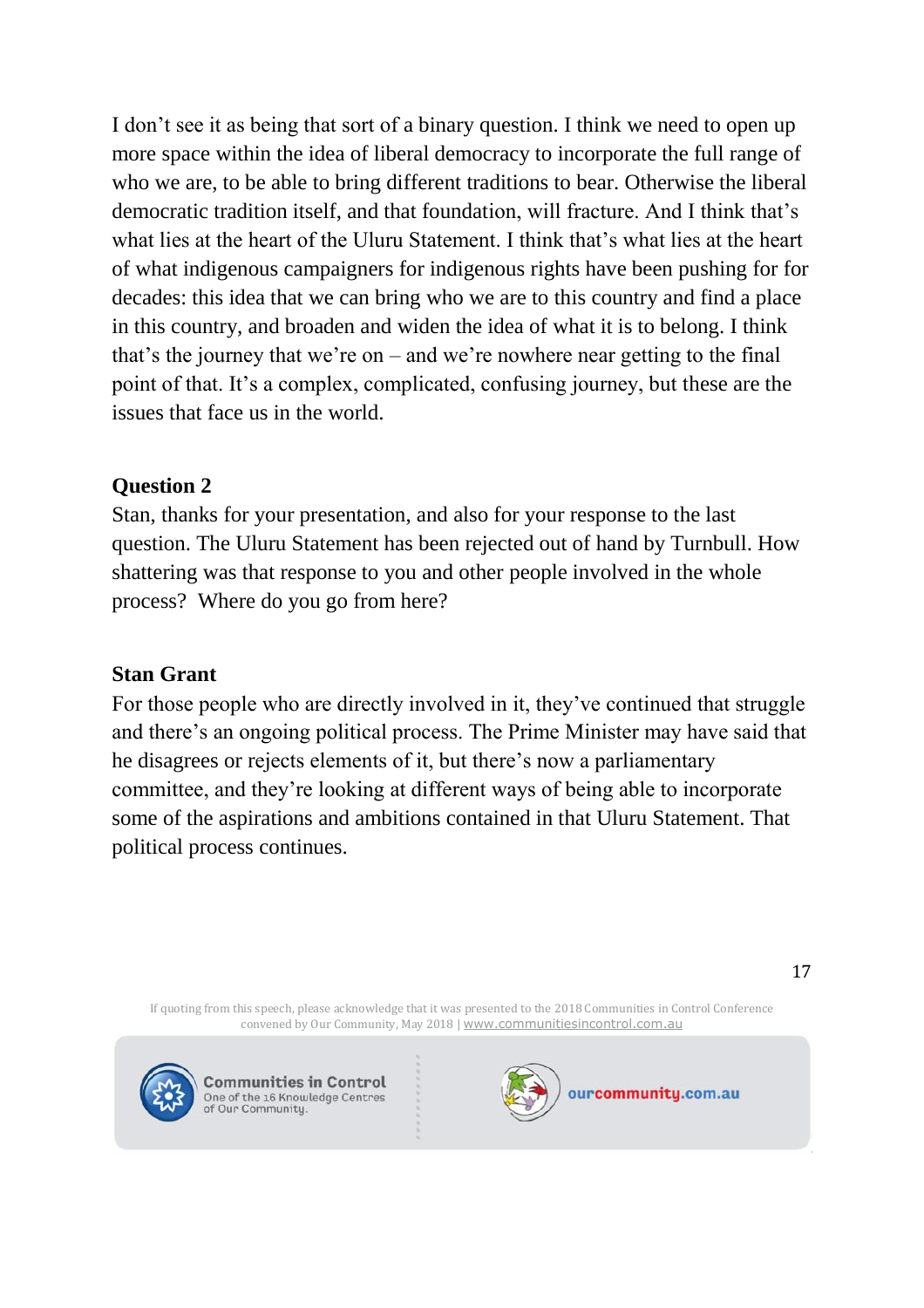I don't think you can ever just draw a line in the sand and say "That's it, we give up" or "It's no longer worth the fight." This is an evolutionary process. When the constitution was written, indigenous people were not counted as members of the Commonwealth. That didn't deter people from beginning a process of activism that led to the 1967 referendum.

The 1967 referendum wasn't an end in itself, either. It gave rise to a new generation of protests, the 1972 Tent Embassy, and the push for land rights. The push for land rights led to people like Eddie Mabo, who'd lost at every single turn through the Queensland courts, finally going all the way to the Supreme Court to have acknowledged what we always knew – that *terra nullius*, empty land, the extinguishment of Aboriginal rights to land, was a fiction, and that the recognition of those rights could be incorporated within Australia's system of justice and could be legislated within our political system. So I don't think it's an option to just say "We give up" – that we take this rejection as a permanent no. This is the to and fro of a political process. This is why democracies need constant vigilance. This is what it is to be in a democracy—it's to participate, it's to push against those boundaries, it's to challenge.

There'll be an election, people will be able to vote precisely on these types of issues. If these things matter to you, make it part of your vote. It's also important to point out that there are many communities within what we see as the indigenous community. Different people have different views, and different communities seek different things and different outcomes. That's what it is to live in a democracy, to push against that, to have your voice heard, to be able to use those freedoms to challenge the system, to look for new innovations.

If quoting from this speech, please acknowledge that it was presented to the 2018 Communities in Control Conference convened by Our Community, May 2018 | [www.communitiesincontrol.com.au](https://www.communitiesincontrol.com.au/)



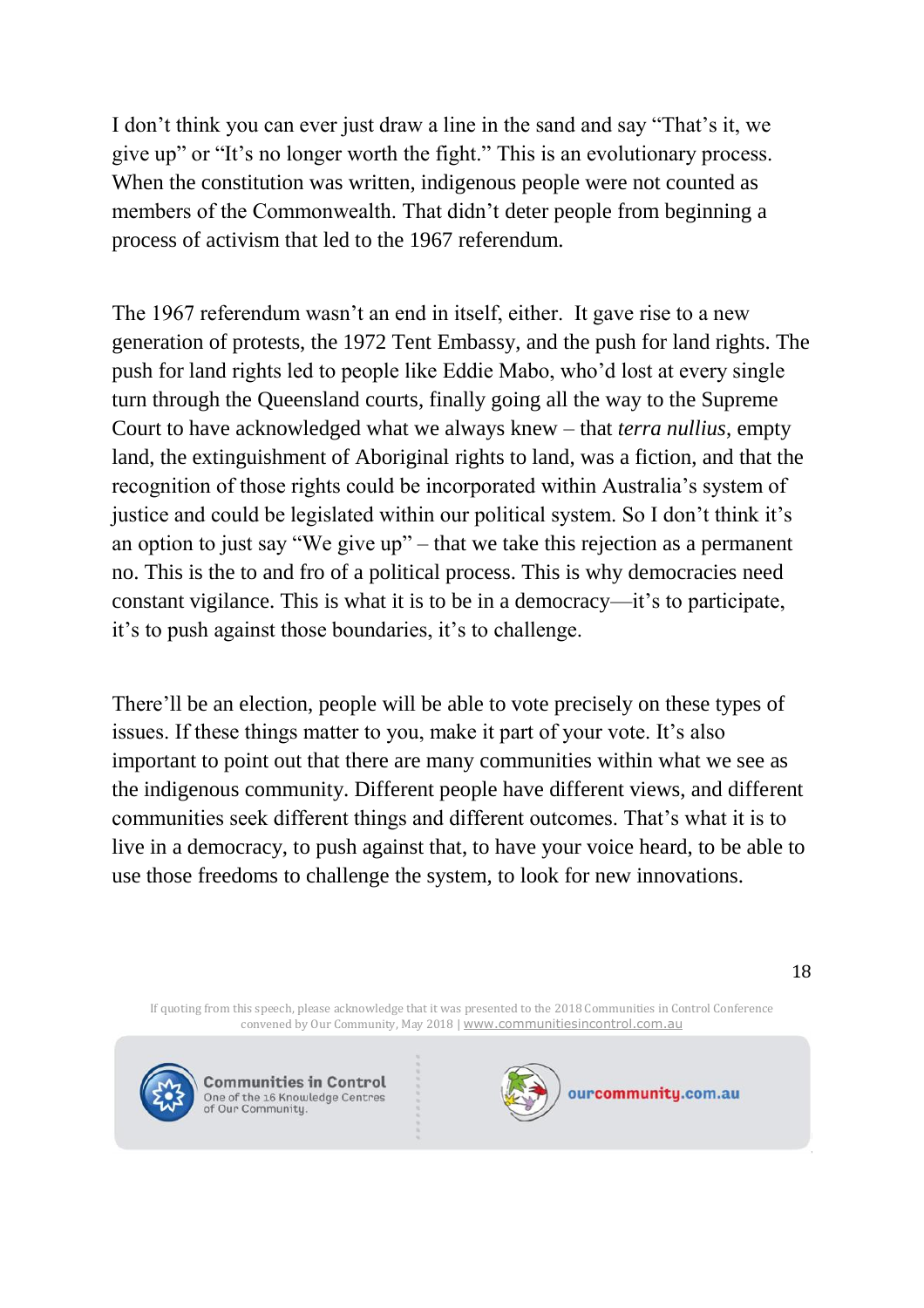People like Duncan Iveson ask "Can you make a process that traditionally worked against indigenous people incorporate the aspirations of indigenous people?" That's really the business we're in, I think.

# **Question 3**

Thank you, Stan. I started a conversation with you once at a book launch in Melbourne, but you've said something now that's rattled me. I've done a lot of work with Uncle Boydie, the grandson of William Cooper. He walked with his grandfather to the original Day of Mourning in '38, at Australia Hall (when Australian politicians say "What's this recent fuss about Australia Day?", it's clearly not recent). Your answer to the last question was that we shouldn't give up on the politicians, and that we can vote, and about what political aspirants can do about the challenges of the year since the Statement from the Heart was rejected.

But the politicians that I and others have talked to about why they rejected it have said, in a very nice pat answer, "The community doesn't care." The Australian community doesn't care, and those that do want change just want it – whether it's treaty, whether it's constitutional recognition  $-$  so that they can say "We've ticked the box, we've shut up those Aboriginal people with their demands, now shut up and move on with something else." And that's the only reason that maybe something will get through. I'd love your response.

What about the comments that the politicians are making, that the broader Australian community doesn't really care? Perhaps you can offer some strategies, not just with the political enterprise but with the groundswell at the grassroots, please.

If quoting from this speech, please acknowledge that it was presented to the 2018 Communities in Control Conference convened by Our Community, May 2018 | [www.communitiesincontrol.com.au](https://www.communitiesincontrol.com.au/)



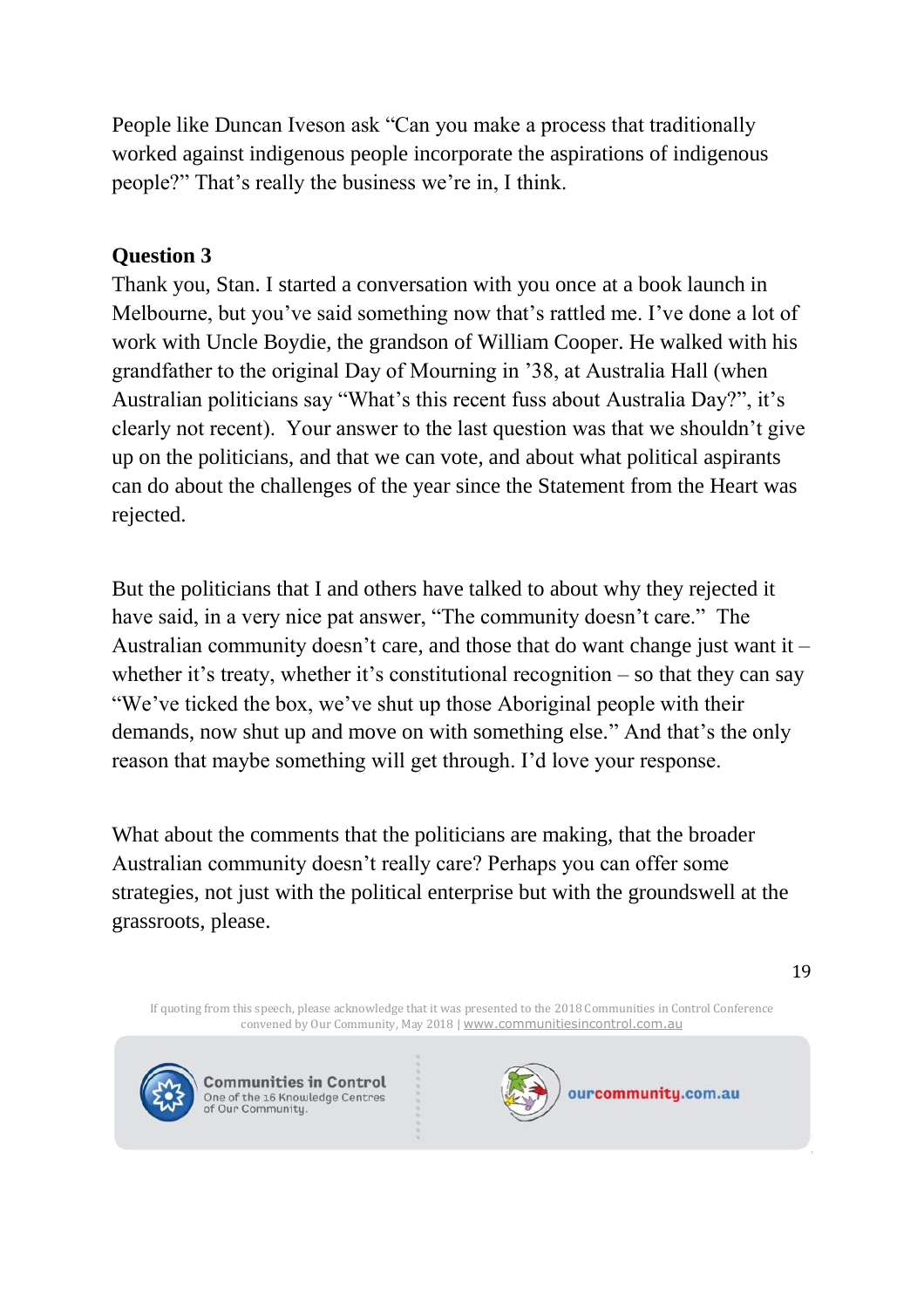## **Stan Grant**

Look at the Uluru process, for instance. That was a community driven process. People went around to different communities, and different people represented their communities at the Uluru summit. This was a deliberative communitybased process. Yes, communities can be actively involved. More broadly, the idea that the Australian community *per se* doesn't care…. let's not forget that the single most successful referendum in Australian history, in 1967, at a time when people like my father were being beaten up in jails, were being locked up for being black, was about Aboriginal rights. We've had 44 referendums in Australia, and only eight have been successful. For that one, almost 100% of the population voted yes. And that was a community driven political movement, a grassroots, ground-up, knock-on-the door political movement. People like Pastor Sir Doug Nicholls, a political giant amongst Aboriginal people, went around knocking on doors and motivating people, getting people behind that cause. I think what happens, politically, is that we've become so polarised and so fractured, because of the very issues that I talked about – the hollowing out of democracy, the sense that many people have that democracy doesn't speak to me anymore – that we've seen people driven to the margins.

Increasingly elections are fought on issues at the margins. If we go to an election, we know that roughly 38-39% of people are going to vote Labor and 39-40% are going to vote Liberal. The figures may switch around a little, but that's basically locked in. So what about that other 20%? That's where elections are won, and that other 20% is growing. A third of people are now no longer interested in voting for either of the major parties. Groups like One Nation and others are still small parties, but with outsized influence. What we see is a political discourse that appeals to those fringes, that seeks to garner that support while ignoring the great majority of Australians who may want a very different political outcome.

20

If quoting from this speech, please acknowledge that it was presented to the 2018 Communities in Control Conference convened by Our Community, May 2018 | [www.communitiesincontrol.com.au](https://www.communitiesincontrol.com.au/)



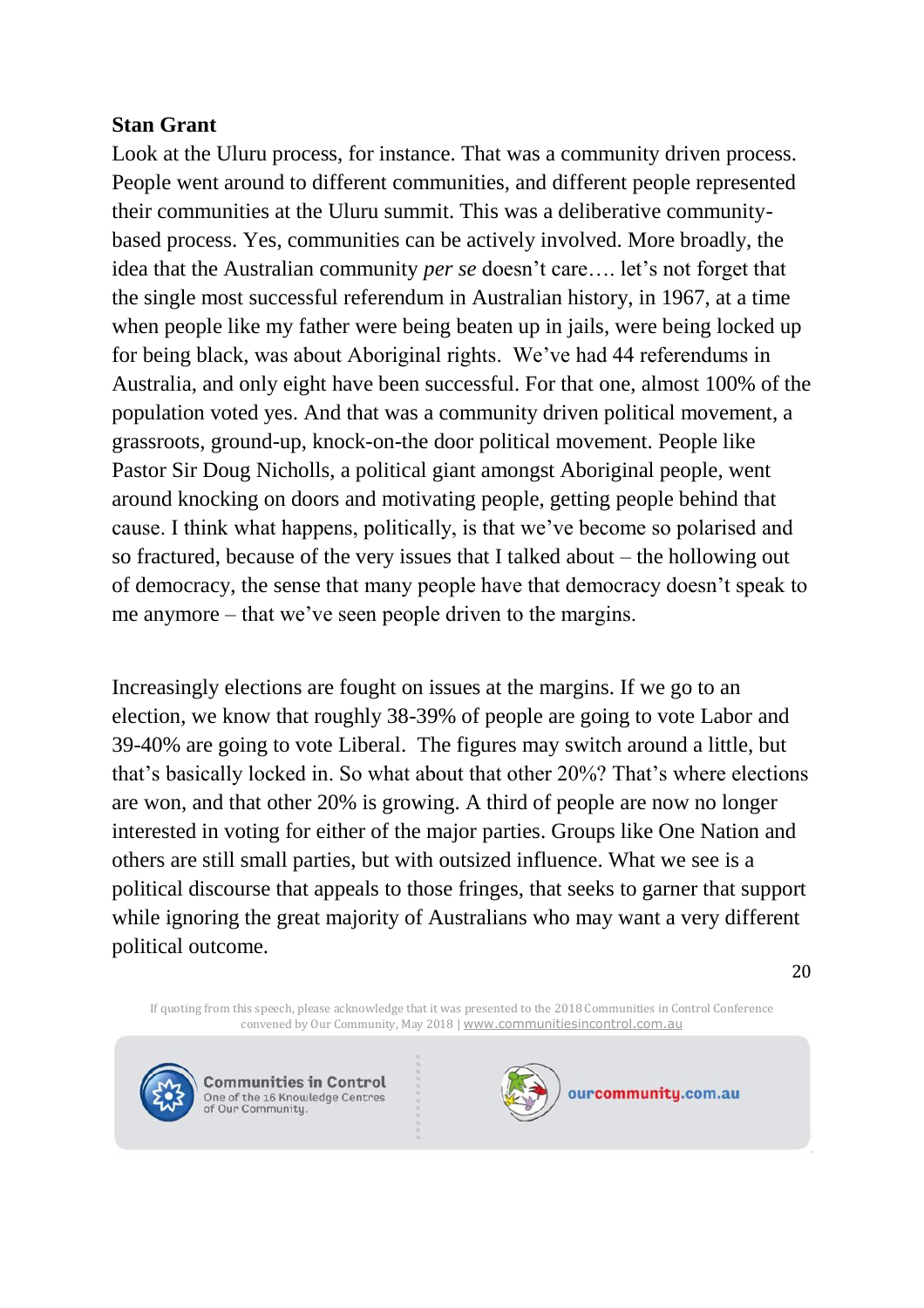So I wouldn't necessarily agree with the premise that people don't care or don't want the change. I don't think that's reflected in our political discourse, which is far more fractured and polarized than that, and which is focused on appealing to the margins where the votes are to harvest those votes to get back into power. If you think about Australians more broadly, I was born before '67 and I've seen an enormous shift in my own lifetime. before '67. If you look at the arc of that change though '67, the Mabo decision, and where we are today I've seen an enormous change. I've seen enormous awareness growing amongst people. I don't think we should lose sight of that and be distracted by the politics of our own more fractured and polarized age.

# **Question 4**

My name's Chantelle. I'm a Barkindji woman. I guess my question for you is more -

# **Stan Grant**

Oh, that's near my people.

# **Question 4**

Yes, both New South Wales mob.

#### **Stan Grant**

Yeah, I've got some Barkindji family actually.

#### **Question 4** Oh cool.

If quoting from this speech, please acknowledge that it was presented to the 2018 Communities in Control Conference convened by Our Community, May 2018 | [www.communitiesincontrol.com.au](https://www.communitiesincontrol.com.au/)



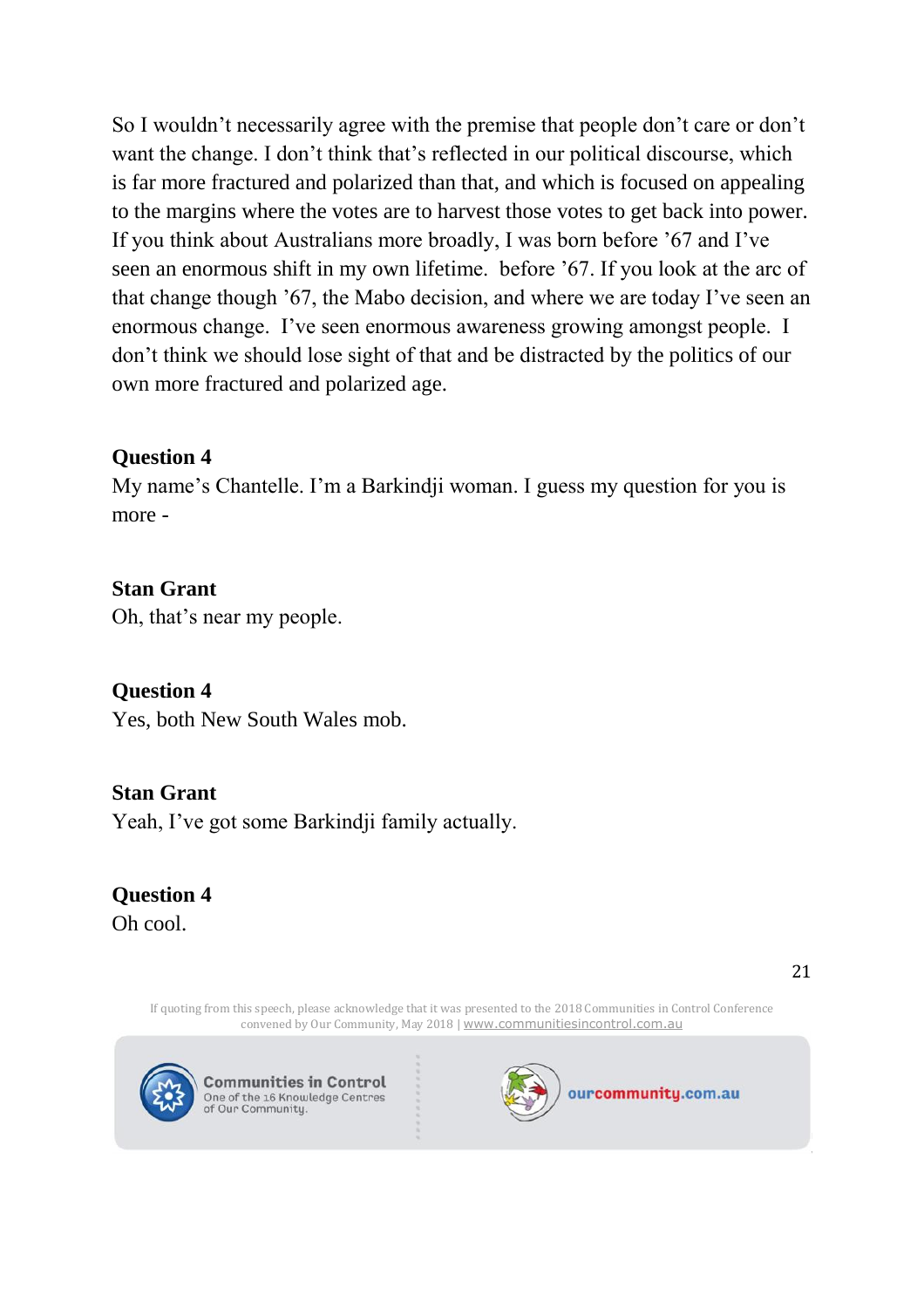**Stan Grant** Yeah, Wilcannia.

**Question 4** We're mob then, that's where my family's from.

**Stan Grant** True. You know Johnsons in Wilcannia?

**Question 4** Yes.

**Stan Grant** My grandmother was <laughter>... This is what we do.

**Question 4** This is how you connect, you know you're mob when this done.

**Stan Grant** My grandmother's Johnson.

**Question 4** Okay, my grandmothers are Riley and Evans and stuff.

If quoting from this speech, please acknowledge that it was presented to the 2018 Communities in Control Conference convened by Our Community, May 2018 | [www.communitiesincontrol.com.au](https://www.communitiesincontrol.com.au/)



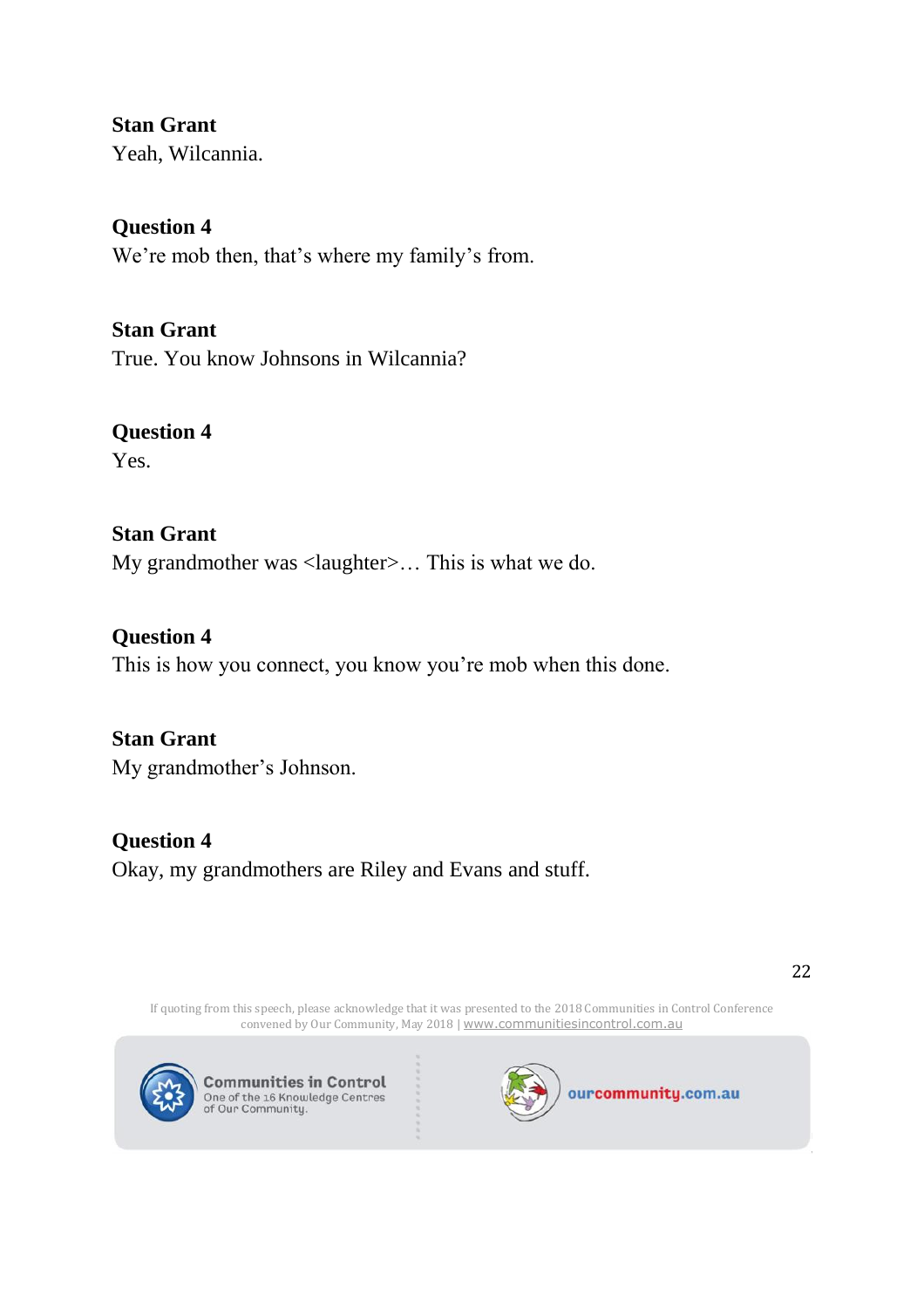**Stan Grant**

Okay.

**Question 4** And Edwards. We'll talk after.

**Stan Grant** See, there you go.

# **Question 4**

I guess mine's more of an internal question, I guess. Being a fair-skinned Aboriginal woman, most of the time when I go to events I have to publicise -

**Stan Grant** Prove and justify, yeah.

# **Question 4**

- my identity.

# **Question 4**

Not just for myself, but for when I'm going as well. And I guess walking between two worlds I'm actually finding it more challenging to walk in our world than I am in the non-Aboriginal world.

If quoting from this speech, please acknowledge that it was presented to the 2018 Communities in Control Conference convened by Our Community, May 2018 | [www.communitiesincontrol.com.au](https://www.communitiesincontrol.com.au/)



**Communities in Control** One of the 16 Knowledge Centres<br>of Our Community.

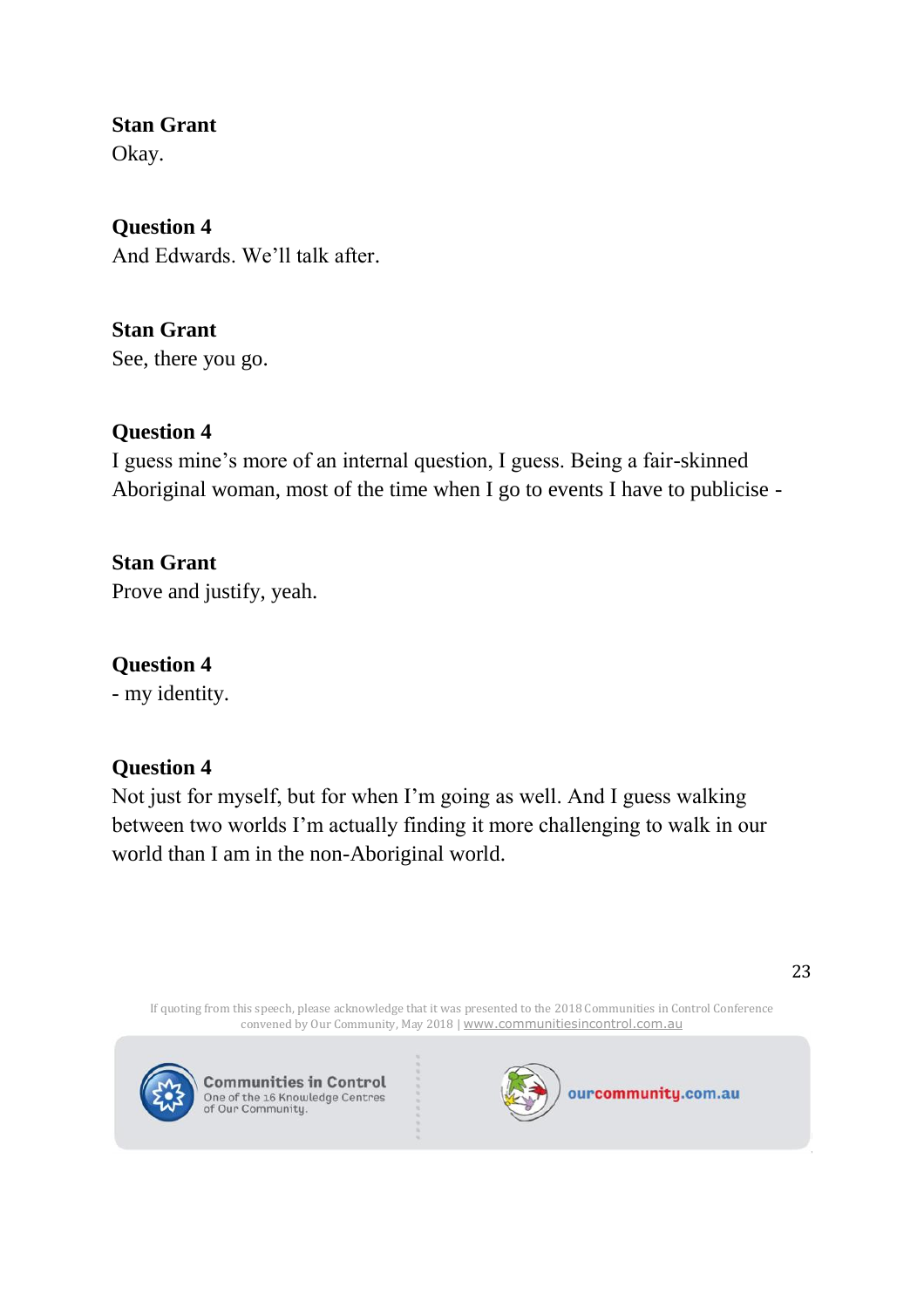And my question is, I'm striving to be successful, because I know that to  $$ because I don't come from the right family, I don't come from the right skin colour, there's arguments about my tribal heritage and all those sort of complexities that you can't discuss with white people, because Aboriginality in itself is a struggle we're still trying to – my grandmother just passed, and she was the gate keeper that stopped me from going home. And it was actually my non-indigenous father who protected me, but it was my Aboriginal family that was a danger to me. But these are conversations you can't have outside of community.

## **Stan Grant**

No, no.

# **Question 4**

But then you start to challenge them in a community, and you get attacked. So I guess my question is, is I'd start to challenge my community on the idea of success as an Aboriginal woman. I'm striving to become successful as an athlete, because I see the likes of Nova Peris, Cathy Freeman, they're identifiably Aboriginal; how many identifiably famous Aboriginal people do we have that are fair skinned?

# **Stan Grant**

Well, I knew you were one of us as soon as I saw you there. We know who we are, right? We do. This will have to be the last question, because I do have a plane to catch – I'm on air again tonight. This is the madness of my life. But this is such a brilliant question. I'm so glad I got to you. Because I could tell while I was talking about some of those things they were resonating with you.

If quoting from this speech, please acknowledge that it was presented to the 2018 Communities in Control Conference convened by Our Community, May 2018 | [www.communitiesincontrol.com.au](https://www.communitiesincontrol.com.au/)



**Communities in Control** One of the 16 Knowledge Centres<br>of Our Community.

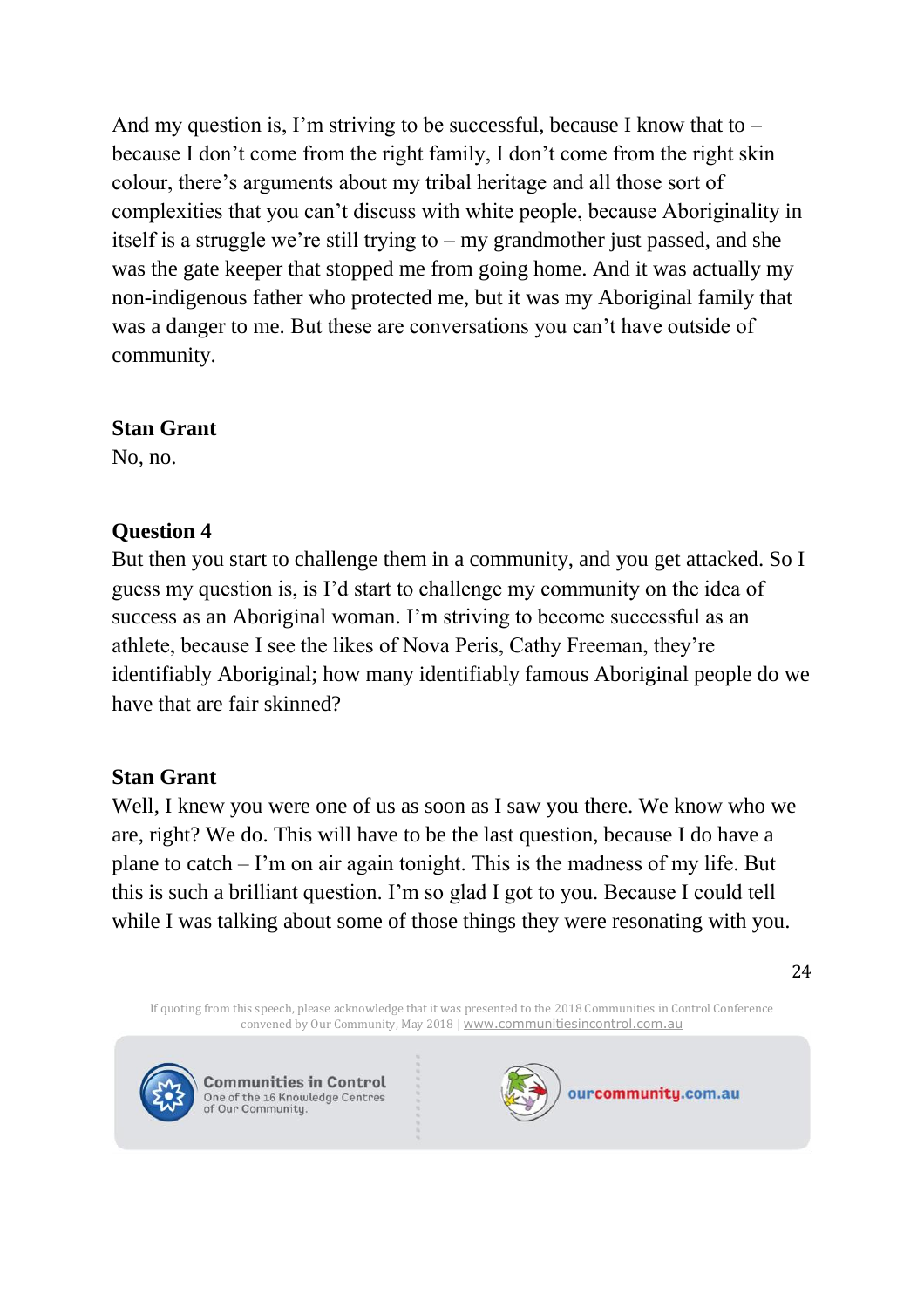The idea of identity is caught up with the politics of our age. Part of the reason that we are seeing this polarisation, this fracturing of our political order, is because people are privileging identity over citizenship. Rather than building civic bonds, which is much harder, we are retreating to our own corners, and that's dangerous. That is really dangerous. William Cooper, who you mentioned; Doug Nicholls, who I spoke about; the people who campaigned for 1967: Eddie Mabo – the power of those struggles was that they were building stronger foundations of our civic identity, what links us as Australians.

That doesn't mean that I'm Australian the same way that you're Australian, or anyone else is Australian: we bring different things to this idea of what it is to be Australian. But they were about building solid platforms for that. I think that's what the Uluru Statement is about, I think that's what treaty is about. I think when you listen to people talk about these things it's in terms of completing the idea of what it is to be an Australian. If we retreat into hardened identities, I know where that ends up, it ends up in conflict; and I've seen this all around the world. Look at the conflicts of our age – Sunni versus Shi'a, Israeli versus Palestinian, in Rwanda - the Rwandan genocide - Hutu versus Tutsi, North versus South Korea. What happened in Yugoslavia, in the Balkans. What happens in America - the American south versus the north, they're still fighting over the legacy of the Civil War.

Identity rooted in a sense of historical grievance lies at the heart of all conflict in our world today. It is foundational, it is fundamental. The Indian philosopher and economist Amartya Sen calls these things 'solitarist identities'. He says solitarist identities - identities that exclude - kill. They lead to violence. What he talks about is layered identity. I am a Wurundjeri-Gummilroi person, I am a journalist, I'm a husband, I'm a father.

25

If quoting from this speech, please acknowledge that it was presented to the 2018 Communities in Control Conference convened by Our Community, May 2018 | [www.communitiesincontrol.com.au](https://www.communitiesincontrol.com.au/)



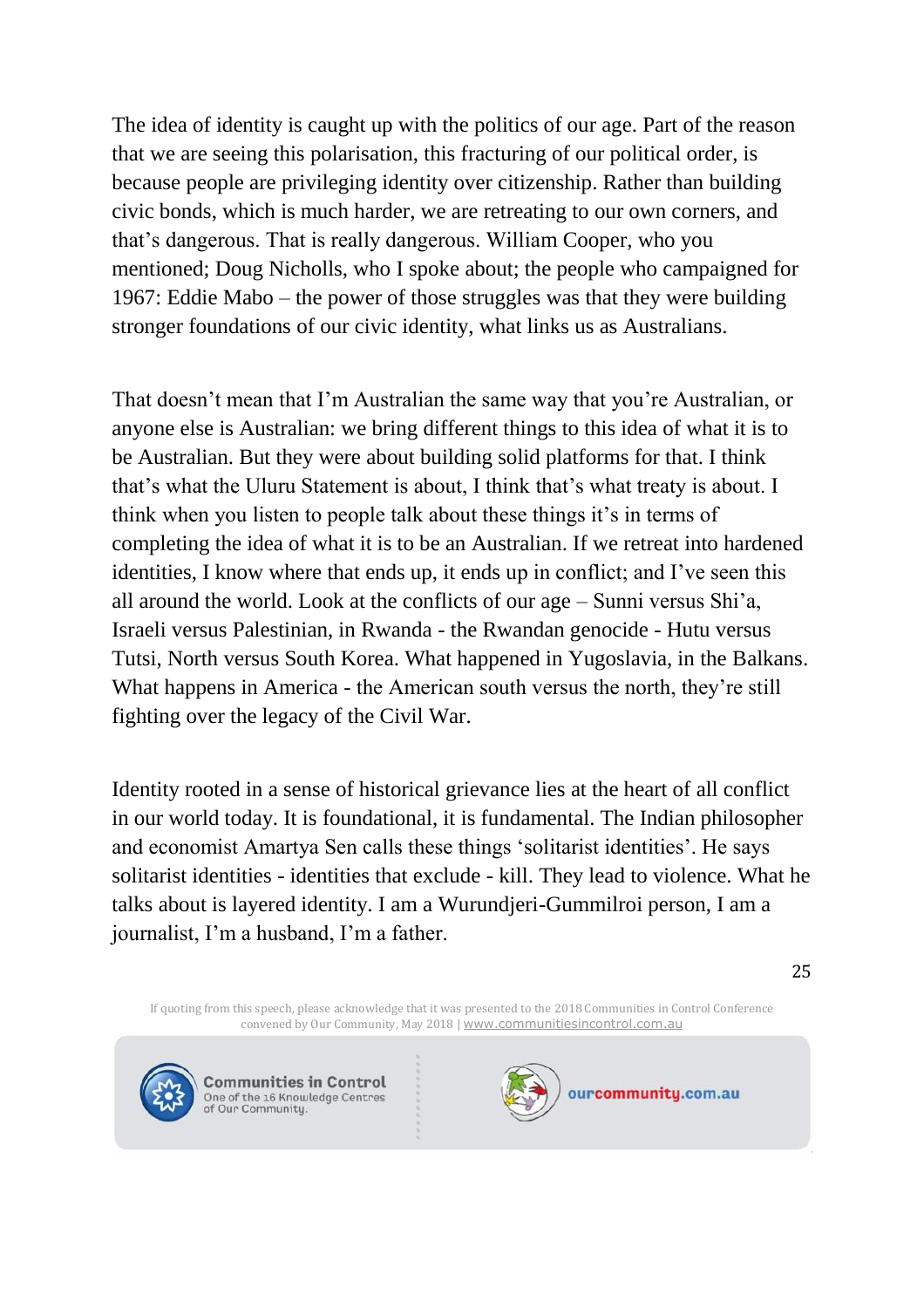I lived outside of Australia for 18 years. I speak a little bit of Chinese - well, I lived there for 10 years, I can order food and get taxis. All of these things complete me, they're all a part of me. I don't privilege one part of myself over another, but in different context different parts of me have greater importance. When I'm back home amongst my own family, my own people, of course the society, and the heritage, and the culture and the history that I'm from is front and centre.

But if I'm in New York, or London, or Paris, people may see me just as an Australian; another aspect of my identity will come to the fore. When I'm at work, I'm a journalist, and there are aspect of an identity as a professional that will come to the fore. It doesn't mean that one cancels another out, it means that they round out the idea of you, they add layers to who you are. And I think this goes to your fundamental point, which is that when you're an Aboriginal person and you don't conform to particular stereotypes - when you're not identifiably black, when you're successful, so you're not disadvantaged, when you don't meet those general preconceptions about what it is to be Aboriginal - the onus is somehow then on you to prove who you are. The Australian Law Reform Commission counts 64 different definitions of what it is to be Aboriginal over Australia's history. Sixty-four different times we've had different labels applied to us.

In the last census I had to tick the box, which you were asked to tick as well, saying "Are you Aboriginal or Torres Strait Islander?" They didn't ask whether I was Wurundjeri or Gummilroi. No other Australian had to do that, we have to do that. And if I tick that box, how can that box contain all of the layers of my identity? And identity is not a foundation for justice. Identity is your personal choice, it's the many contradictions and distinctions in your own life.

26

If quoting from this speech, please acknowledge that it was presented to the 2018 Communities in Control Conference convened by Our Community, May 2018 | [www.communitiesincontrol.com.au](https://www.communitiesincontrol.com.au/)



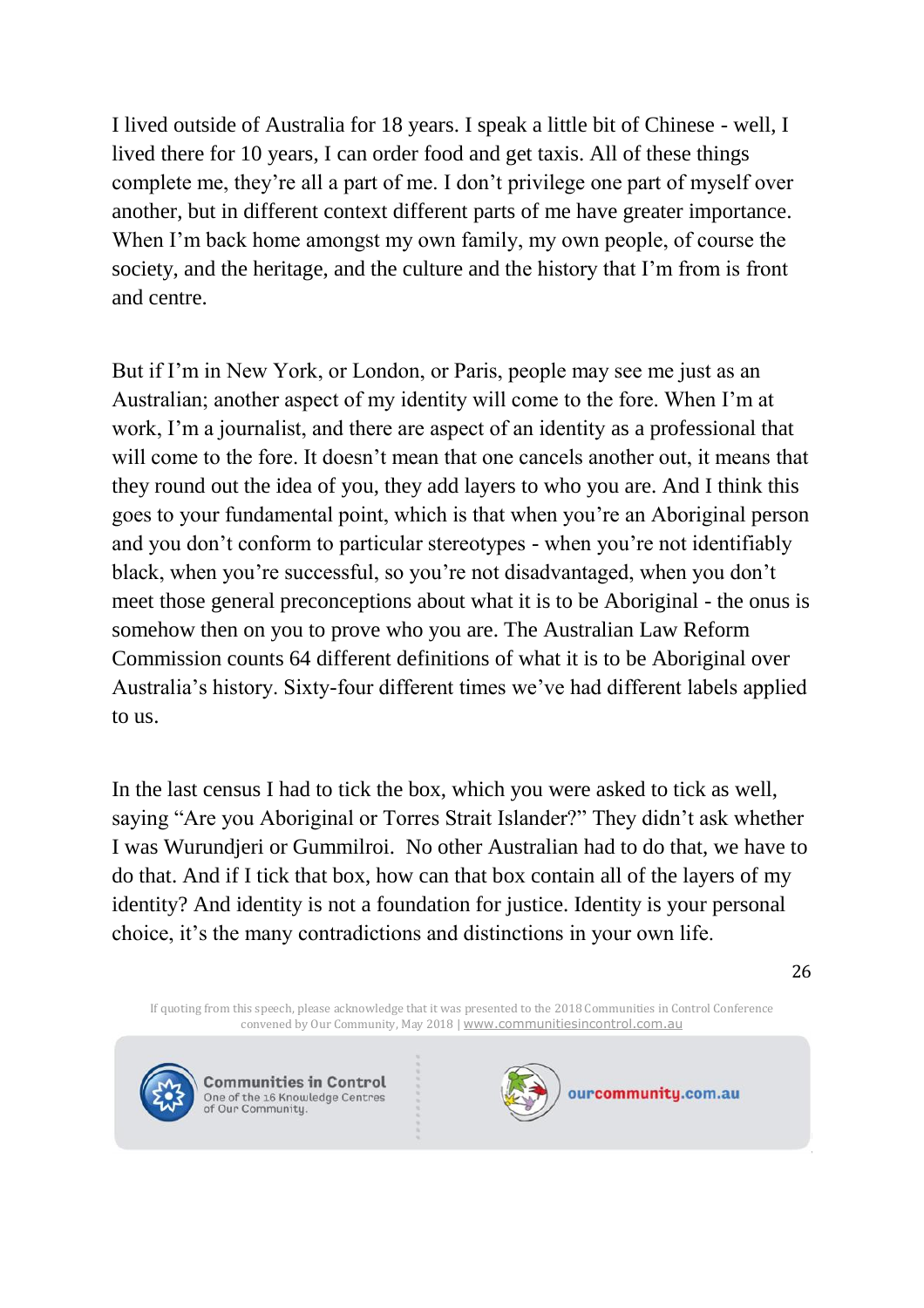Ideas of justice need to be built on neutrality, and foundations of universal ideas of justice, that all of us, irrespective of our political views or our particular ethnic , can actually be a part of. What you're saying is that the discussion within our communities is often more difficult than the discussion that I can have with all of your today: because when you come from a people who have experienced the history that we've experienced, there is a wariness, there is a suspicion.

People are suspicious of you if you're too successful. People wonder about you if you're too light skinned - you know, "So you're only identifying as Aboriginal now, are you? Because that suits you."

That is, in its own way, to go back to the very first question I got today, that's a colonised mind. Amongst our own people, those people that try to question your identity, or your validity as an Aboriginal person, are expressing the same view as the coloniser who told us that we were different, we were lesser, because we were Aboriginal, because we were black. If we use that against each other, that is a colonised mind.

I watched the royal wedding last week with my wife, and it was a really interesting moment. Because I was sitting there, with my wife, who's nonindigenous; her mother, whose long-time partner is a New Zealand Maori; her sister from Hawaii, who's married to a native Hawaiian; and my son.

So there we were, all mixed, all part of each other, family, watching Meghan Markle, with a black mother and white father, marrying Prince Harry; and I thought "What is this power that we give to the idea of race?"

If quoting from this speech, please acknowledge that it was presented to the 2018 Communities in Control Conference convened by Our Community, May 2018 | [www.communitiesincontrol.com.au](https://www.communitiesincontrol.com.au/)



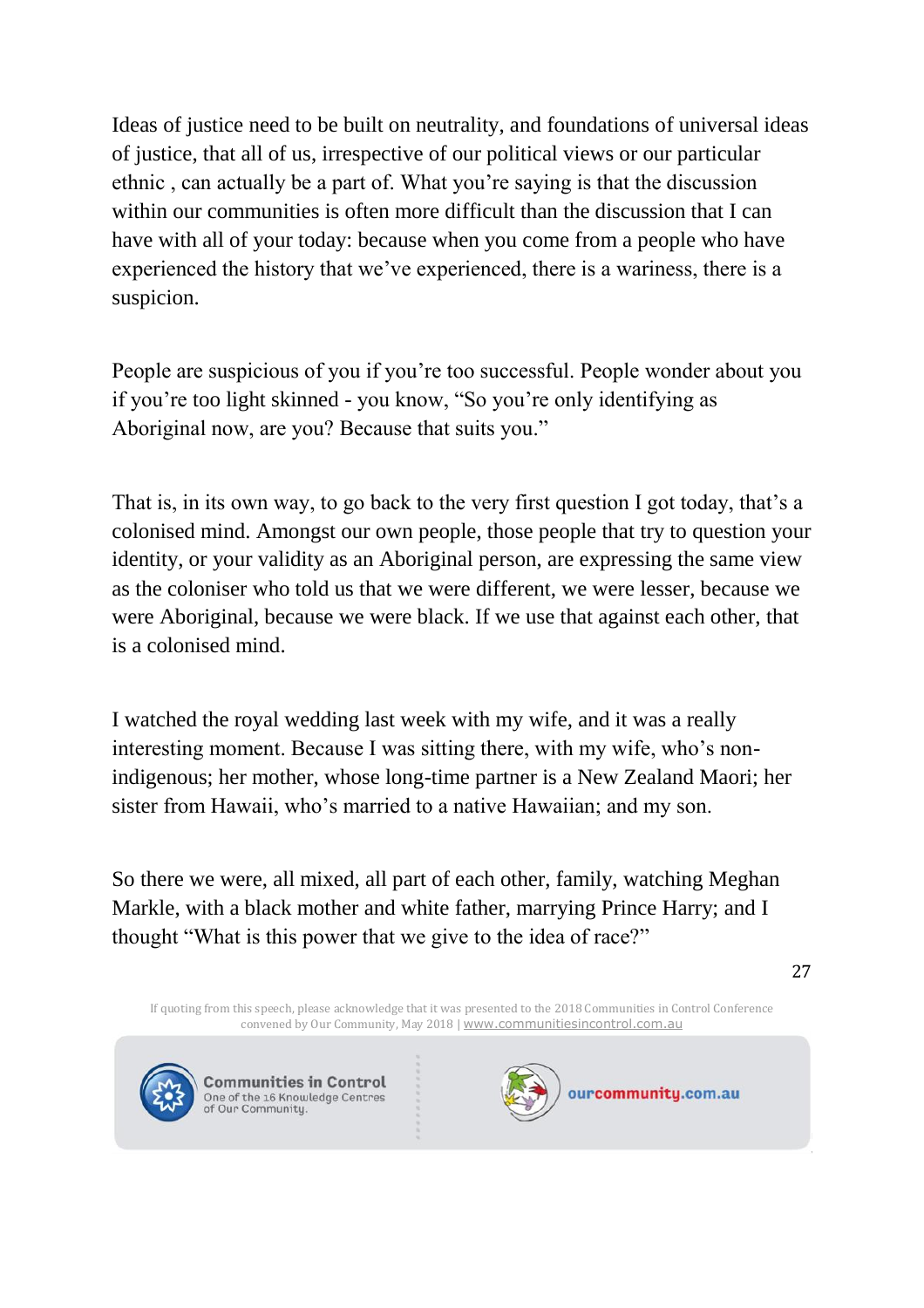All anyone could talk about was Meghan Markle being mixed race. Why was she seen as mixed race, and no one else there?

You know, DNA will tell you that we all share each other's DNA, we are all related to each other in various ways. There is no different species of human being, we are just humans, Homo Sapiens. When you deconstruct it, and you tear all those things away, what are you left with? You're left with the idea of race as a social construct, and it's a social construct that has been used against people. It's been used to identify you as different and other, and on the basis of that identification you will then be segregated, or subjugated.

It has been used to justify colonialism, invasion, holocaust, genocide - all the things that we've seen in our world - on the basis of a fictitious, unscientific idea of race.

For our own people as well, if we don't stop using the discourse of race, if we don't start talking about universal ideas of justice, if we don't open up ideas of identity to involve and encapsulate all the layers of who we are, all the contradictions of who we are  $-$  you can walk through the worlds a Barkindji woman, you can also walk through the world as someone who has European heritage. You're a successful person, you're an athlete, all of those things are part of who you are.

If people try to limit us, if people try to put their own definitions of who you are on us, they are buying into that same defunct, unscientific, colonised concepts of race that are completely outdated and redundant.

If quoting from this speech, please acknowledge that it was presented to the 2018 Communities in Control Conference convened by Our Community, May 2018 | [www.communitiesincontrol.com.au](https://www.communitiesincontrol.com.au/)